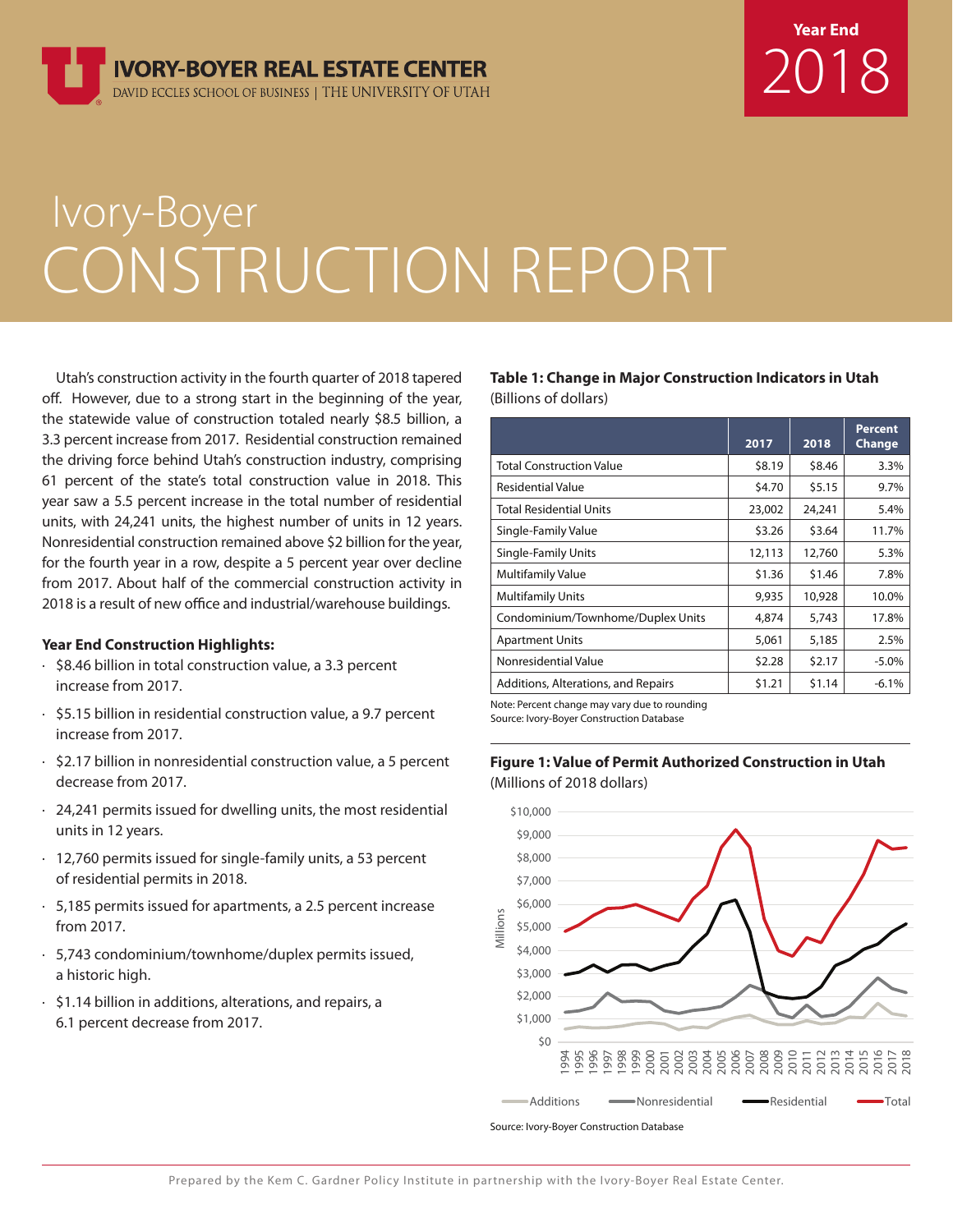#### **Residential Construction**

The residential sector finished strong in 2018 despite a tapering off in second half of the year. By year's end, the number of residential building permits issued in Utah was the highest in 12 years and marked the eighth year of gradual increases (Figure 2). However, the period from 2010 to 2018 represents the slowest recovery of any Utah housing cycle dating back to the 1940s. This slow recovery has contributed to Utah's current housing shortage. A number of factors caused the slow recovery, but none more critical than the rapidly rising prices of new homes. High prices have affected housing preferences, shaped patterns of new residential development, and generated a move to high density housing. In 2018, solid demographic and economic growth supported increased levels of building activity, distinguished by a bubble free market, in sharp contrast to the 2004-2006 period. Forecasts however, suggest a modest slowdown is likely in the near future. While 2018, with 24,241 new dwelling units, may not be the peak of this cycle it is very likely within a year of the peak.

#### **Figure 2: Number of Residential Building Permits Issued in Utah, 2000 – 2018**



Source: Ivory-Boyer Construction Database

# Table 2: Top 10 Cities by Detached Single-Family Building **Permits Issued, 2018**

| <b>City</b>      | <b>Detached</b><br><b>Single-Family Units</b> | <b>Share of</b><br><b>Total Units</b> |
|------------------|-----------------------------------------------|---------------------------------------|
| St. George       | 940                                           | 69.3%                                 |
| Lehi             | 829                                           | 57.4%                                 |
| South Jordan     | 659                                           | 60.4%                                 |
| Herriman         | 627                                           | 30.5%                                 |
| Eagle Mountain   | 604                                           | 70.7%                                 |
| Saratoga Springs | 509                                           | 78.0%                                 |
| Washington       | 485                                           | 87.7%                                 |
| West Jordan      | 373                                           | 62.1%                                 |
| Syracuse         | 365                                           | 100.0%                                |
| Vineyard         | 335                                           | 46.7%                                 |
| State            | 12,760                                        | 52.6%                                 |

Source: Ivory-Boyer Construction Database

#### **Figure 3: Detached Single-Family and Multifamily Permits as a Percent of Total Building Permits Issued in Utah, 2000 – 2018**





Detached single-family home construction increased 5.3 percent in 2018, with 12,760 units issued permits, a volume not seen since pre-2008. However, this remains below the pre-recession totals which rarely dipped below 14,000 new detached singlefamily permits a year. All the top 10 ranked cities for new singlefamily home permits in the state were in Salt Lake, Utah, Davis, or Washington counties (Table 2).

Despite the increasing volume of detached single-family home permits, their share of new residential construction has dropped substantially since the Great Recession. In 2018, only 53 percent of all new residential units were detached single-family homes (Figure 3). In contrast, multifamily permits (condominiums, townhomes, duplexes, and apartments) comprised 45 percent of new units. Building permits were issued for 10,928 multifamily units in 2018, the highest number on record. The shift to multifamily has been most pronounced since 2014 as new home prices have forced many households to pursue more affordable multifamily housing alternatives. Consequently, over the past few years, more high density housing has been built in Utah than in any other time in the state's housing history.

The multifamily housing boom is driven by high levels of both condominium, townhome, and duplex and apartment construction. What distinguishes 2018 from past years is the record number of condominium units. In 2018, permits were issued for 5,743 condominium/townhome units, an all-time high. For the first time in 10 years the number of permits issued for condominium/townhome units was higher than apartment units. While the apartment boom has been underway for five years, the surge in condominium/townhome development has occurred in just the past two years. The number of condominium/townhome units increased by 89 percent, from 3,000 units in 2016 to over 5,700 units in 2018. Nearly one in four new residential units statewide was a condominium or townhome unit in 2018. The demand is expected to remain very strong for these affordable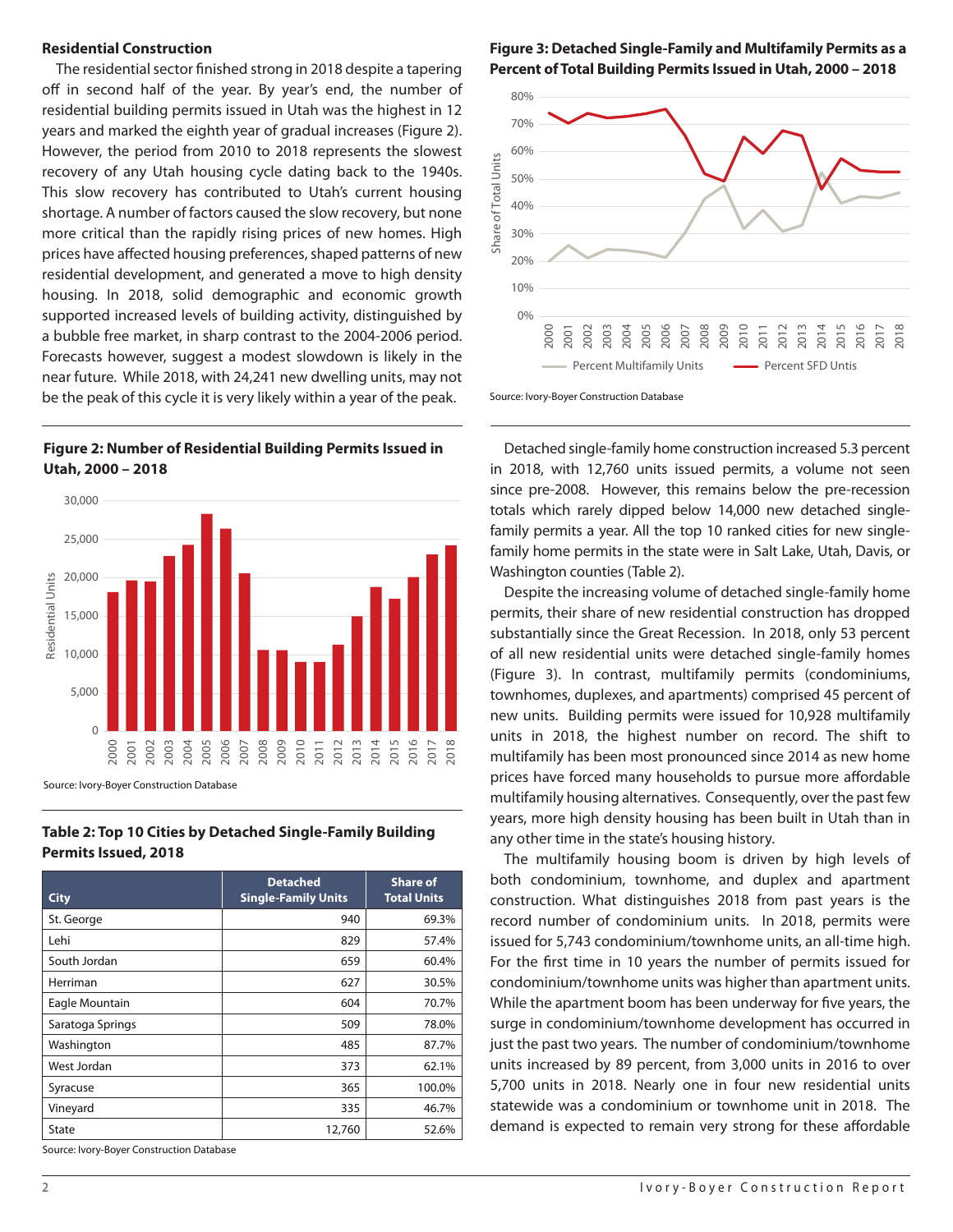



Source: Ivory-Boyer Construction Database

#### Table 3: Top 10 Cities by Condominium, Townhome, Duplex **Building Permits Issued, 2018**

| <b>City</b>      | Condominium/Townhome/<br><b>Duplex Units</b> | <b>Share</b><br>of State |
|------------------|----------------------------------------------|--------------------------|
| Herriman         | 1,084                                        | 18.9%                    |
| Lehi             | 615                                          | 5.9%                     |
| Midvale          | 475                                          | 4.9%                     |
| South Jordan     | 378                                          | 4.1%                     |
| Orem             | 249                                          | 2.8%                     |
| Eagle Mountain   | 245                                          | 2.8%                     |
| St. George       | 233                                          | 2.8%                     |
| Sandy            | 191                                          | 2.3%                     |
| Layton           | 180                                          | 2.2%                     |
| Saratoga Springs | 144                                          | 1.8%                     |
| State            | 5,743                                        | 100.0%                   |

Source: Ivory-Boyer Construction Database

## **Table 4: Top 10 Cities by Apartment Building Permits Issued, 2018**

| <b>City</b>    | <b>Apartment Units</b> | <b>Share of State</b> |
|----------------|------------------------|-----------------------|
| Salt Lake City | 749                    | 14.4%                 |
| Draper         | 604                    | 11.6%                 |
| Millcreek      | 378                    | 7.3%                  |
| Herriman       | 342                    | 6.6%                  |
| Bluffdale      | 337                    | 6.5%                  |
| Vineyard       | 294                    | 5.7%                  |
| Farmington     | 267                    | 5.1%                  |
| Provo          | 251                    | 4.8%                  |
| Orem           | 203                    | 3.9%                  |
| West Jordan    | 182                    | 3.5%                  |
| State          | 5,185                  | 100.0%                |

Source: Ivory-Boyer Construction Database

homeownership units, likely pushing the number of new condominium/townhome units above 6,000 units in 2019.

Much of the condominium, townhome, duplex growth is concentrated in northern Utah County and southern Salt Lake County. Eight of the top 10 ranked cities for these units are located between Orem and Midvale (Table 3). The 19 cities from Orem to Midvale<sup>1</sup> account for 67 percent of the state's total condominium, townhome, and duplex permits in 2018. This growth is a likely a response to an increased demand for affordable new units as a result of the strong economic and job growth in the Silicon Slopes.

Apartment construction has tapered off since its peak in 2014, but remains at high levels for the state. Apartment construction remains concentrated in Salt Lake and Utah counties, with nine of the top 10 ranked cities located in these two counties. Only Farmington City in Davis County ranked in the top 10 with 267 units, only 57 units short of Farmington's previous yearly record of 324 apartments in 2011. St. George permitted 10 units less than West Jordan, ranking it  $11<sup>th</sup>$  in the state, a level not seen since 1994 when St. George saw 394 apartment permits.

#### **Nonresidential Construction**

For the fourth year in a row nonresidential construction remained above \$2 billion for the year. About half of this activity is a result of new construction of office and industrial/warehouse buildings (Table 5). Office buildings had another historic year in 2018 with construction value reaching \$629 million, a 28.6 percent increase from 2017, a previous historic high. The continued expansion of the office sector is likely due to the strength and stability of Utah's diverse economy and the strength of the tech industry along the Wasatch Front.

While Salt Lake City outpaces all other cities by at least a 2-to-1 margin in nonresidential construction value, the overall distribution is widespread throughout the state. The top 10 ranked cities for nonresidential construction are show in Figure 5 and include cities in Cache, Salt Lake, Summit, Utah, and Washington counties.

# **Table 5: Top 5 Nonresidential Construction Types Ranked by Value, 2018**

(Millions of dollars)

| <b>Type</b>                                      | 2017<br><b>Value</b> | 2018<br><b>Value</b> | <b>Share of Total</b><br><b>Nonresidential</b><br><b>Construction</b> | <b>Year-Over</b><br><b>Percent</b><br>Change |
|--------------------------------------------------|----------------------|----------------------|-----------------------------------------------------------------------|----------------------------------------------|
| Office, Bank, Professional                       | \$489.1              | \$629.1              | 29.0%                                                                 | 28.6%                                        |
| Industrial/Warehouse/<br>Manufacturing           | \$405.9              | \$454.2              | 21.0%                                                                 | 11.9%                                        |
| <b>Structures Other</b><br><b>Than Buildings</b> | \$264.5              | \$189.0              | 8.7%                                                                  | $-28.6%$                                     |
| Retail, Mercantile,<br>Restaurant                | \$224.8              | \$152.5              | 7.0%                                                                  | $-32.1%$                                     |
| Other Nonresidential<br><b>Buildings</b>         | \$71.0               | \$133.2              | 6.1%                                                                  | 87.6%                                        |
| <b>Total Nonresidential</b><br>Construction      | \$2,280.6            | \$2,167.2            | 100.0%                                                                | $-5.0\%$                                     |
| Source: Ivory-Boyer Construction Database        |                      |                      |                                                                       |                                              |

1. Cities include: Alpine, American Fork, Bluffdale, Cedar Hills, Draper, Eagle Mountain, Herriman, Highland, Lehi, Lindon, Midvale, Orem, Pleasant Grove, Riverton, Sandy, Saratoga Springs, South Jordan, Vineyard, and West Jordan.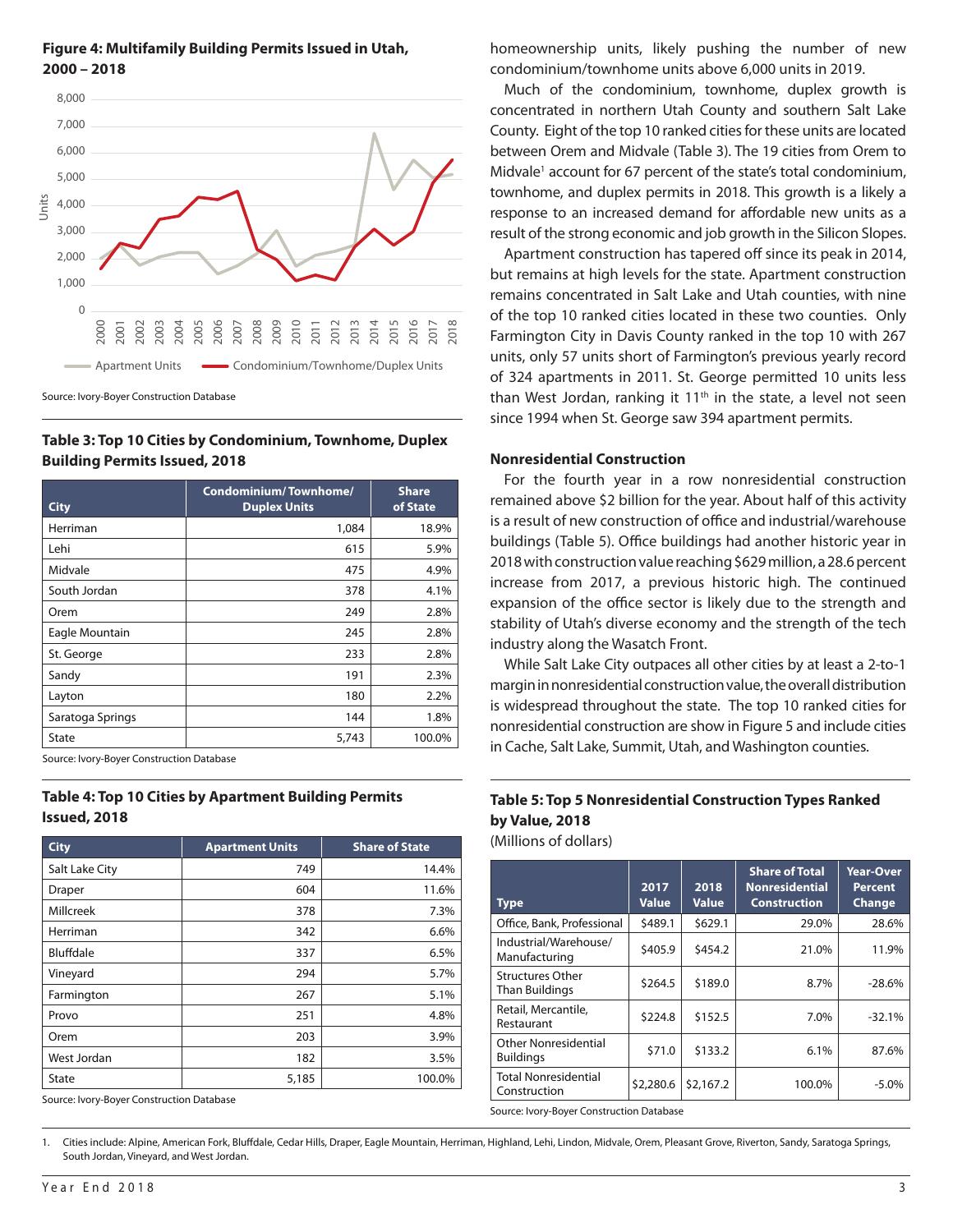## **Figure 5: Top 10 Ranked Cities for Nonresidential Construction Value, 2018**



#### **Additions, Alterations, and Repairs**

The value of all additions, alterations, and repairs was \$1.1 billion in 2018, a 6 percent decrease from 2017 (Figure 6). This decrease is a result of a drop in nonresidential additions, alterations, and repair permits which declined 10 percent to \$851.4 million in 2018. While a 10 percent decrease is significant, this decrease is not surprising as 2017 was the second highest year for additions, alterations, and repair permits in the last 18 years. In 2018 residential improvements grew to \$289 million, a 9 percent increase from 2017. This increase in residential additions, alterations, and repairs results from homeowners staying in their current home rather than trying to upgrade to another home. Given the rising home prices and mortgage interest rates some homeowners are uncomfortable about new rates, home prices, or their ability to buy in their preferred neighborhood.

# **Figure 6: Permit Value of Additions, Alterations, and Repair Permits, 2000 – 2018**

(Million 2018 dollars)



Source: Ivory-Boyer Construction Database

#### **2019 Forecast**

The 2019 forecast for the value of permit authorized construction in Utah is \$8.25 billion, a little more than 2 percent less than 2018. The value of residential construction is expected to increase about 3 percent to \$5.3 billion. The increase in residential construction value is a reflection of the increase in construction costs including labor, materials, and land. The total number of residential permits is forecasted to decline slightly, to 23,500 units in 2019. The decline will be driven by slower demographic growth and rising interest rates, along with affordability and cautious home builder sentiment. The multifamily sector is expected to expand and comprise as much as 45 percent of all new residential units in the state. Much of the multifamily growth will be in condominiums and townhomes, an increasingly popular trend that will continue through 2019. A modest decline in apartment construction is likely. Less than 500 cabins, manufactured homes, accessory dwelling units, casitas, and other nontraditional dwelling units are expected throughout the year.

The value of permit authorized nonresidential construction in 2019 is forecast to decline by about 19 percent to \$1.75 billion. There are some major construction projects currently underway that have been issued permits in recent years, including the state prison relocation and the Salt Lake City International Airport expansion. New commercial construction in office buildings, industrial and warehouse, and hospital construction is likely to remain strong. With a strong job market, growing population, and expanding technology sector, businesses will continue to choose Utah as a place to locate, expand, and headquarter. In summary, the \$8.25 billion in permit authorized construction activity in 2019 will include \$5.3 billion residential construction, \$1.75 billion in nonresidential construction, and \$1.2 billion in additions, alterations, and repairs.

#### **State, County, and City Details**

Detailed data on select construction indicators is shown in the following tables. For monthly data on residential type and construction value in the fourth quarter, see Table 6. For yearto-date data on total units and construction value by city and county, see Table 7.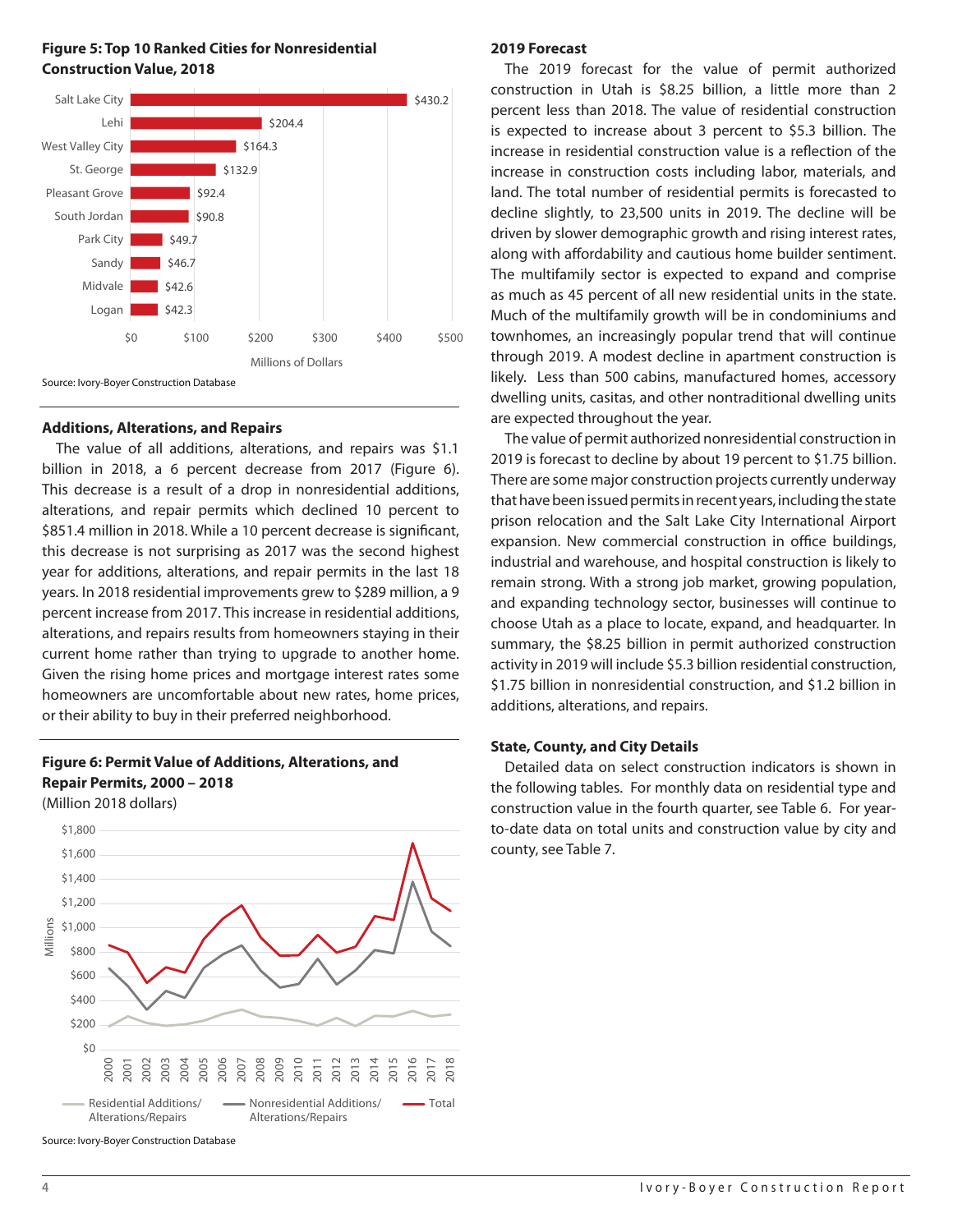# **Table 6: Summary Table, Fourth Quarter 2016-2018**

(Values in thousands of dollars)

|                                     |             | <b>Month</b> |             | <b>Percent</b><br><b>Change</b> | Year-to-date  |               |               | <b>Percent</b><br><b>Change</b> |
|-------------------------------------|-------------|--------------|-------------|---------------------------------|---------------|---------------|---------------|---------------------------------|
| <b>October</b>                      | 2016        | 2017         | 2018        | $17-18$                         | 2016          | 2017          | 2018          | $17-18$                         |
| <b>Total New Dwelling Units</b>     | 2,462       | 2,125        | 1,923       | $-9.5%$                         | 16,612        | 19,886        | 20,963        | 5.4%                            |
| Single Family                       | 907         | 1,059        | 1,032       | $-2.5%$                         | 9,074         | 10,421        | 11,348        | 8.9%                            |
| Multifamily                         | 1,527       | 1,041        | 860         | $-17.4%$                        | 7,346         | 9,140         | 9,245         | 1.1%                            |
| Condos/Townhome/Duplex              | 239         | 493          | 480         | $-2.6%$                         | 2,440         | 4,033         | 4,650         | 15.3%                           |
| Apartments (3+ units)               | 1,172       | 308          | 380         | 23.4%                           | 4,505         | 4,625         | 4,462         | $-3.5%$                         |
| <b>Group Quarters</b>               | 116         | 240          | 0           | $-100.0\%$                      | 401           | 482           | 133           | $-72.4%$                        |
| Mobile Homes/Manufactured/Cabins    | 28          | 25           | 31          | 24.0%                           | 192           | 325           | 370           | 13.8%                           |
| <b>Residential Valuation</b>        | \$429,598.6 | \$400,032.8  | \$444,440.2 | 11.1%                           | \$3,412,316.7 | \$4,032,228.2 | \$4,514,392.8 | 12.0%                           |
| Nonresidential Valuation            | \$202,398.5 | \$276,989.0  | \$173,702.1 | -37.3%                          | \$2,344,079.3 | \$2,092,217.2 | \$1,865,198.9 | $-10.9%$                        |
| Additions, Alterations, and Repairs | \$73,597.8  | \$168,748.2  | \$67,076.5  | $-60.3%$                        | \$915,592.0   | \$1,031,705.8 | \$997,611.9   | $-3.3%$                         |
| <b>Total Construction Value</b>     | \$705,595.0 | \$845,770.0  | \$685,218.8 | $-19.0\%$                       | \$6,671,987.9 | \$7,156,151.3 | \$7,377,203.6 | 3.1%                            |

|                                     |             | <b>Month</b> | <b>Percent</b><br>Year-to-date |                          |               |               | <b>Percent</b> |                            |
|-------------------------------------|-------------|--------------|--------------------------------|--------------------------|---------------|---------------|----------------|----------------------------|
| <b>November</b>                     | 2016        | 2017         | 2018                           | <b>Change</b><br>$17-18$ | 2016          | 2017          | 2018           | <b>Change</b><br>$17 - 18$ |
| <b>Total New Dwelling Units</b>     | 2,237       | 1,604        | 1,600                          | $-0.2%$                  | 18,849        | 21,490        | 22,563         | 5.0%                       |
| Single Family                       | 915         | 982          | 703                            | $-28.4%$                 | 9,989         | 11,403        | 12,051         | 5.7%                       |
| Multifamily                         | 1,300       | 605          | 874                            | 44.5%                    | 8,646         | 9,745         | 10,119         | 3.8%                       |
| Condos/Townhome/Duplex              | 358         | 457          | 466                            | 2.0%                     | 2,798         | 4,490         | 5,116          | 13.9%                      |
| Apartments (3+ units)               | 942         | 148          | 408                            | 175.7%                   | 5,447         | 4,773         | 4,870          | 2.0%                       |
| <b>Group Quarters</b>               | 0           | 0            | $\Omega$                       |                          | 401           | 482           | 133            | $-72.4%$                   |
| Mobile Homes/Manufactured/Cabins    | 22          | 17           | 23                             | 35.3%                    | 214           | 342           | 393            | 14.9%                      |
| <b>Residential Valuation</b>        | \$425,689.5 | \$357,234.3  | \$324,388.0                    | $-9.2%$                  | \$3,838,006.2 | \$4,389,462.6 | \$4,838,780.8  | 10.2%                      |
| Nonresidential Valuation            | \$204,483.7 | \$89,044.1   | \$186,272.7                    | 109.2%                   | \$2,548,563.0 | \$2,181,261.3 | \$2,051,471.6  | $-6.0\%$                   |
| Additions, Alterations, and Repairs | \$71,044.5  | \$94,640.2   | \$58,621.0                     | $-38.1%$                 | \$986,636.5   | \$1,126,346.0 | \$1,056,232.9  | $-6.2\%$                   |
| <b>Total Construction Value</b>     | \$701,217.8 | \$540,918.6  | \$569,281.8                    | 5.2%                     | \$7,373,205.7 | \$7,697,069.8 | \$7,946,485.4  | 3.2%                       |

|                                     | <b>Month</b>  |             |             | <b>Percent</b><br><b>Change</b> | Year-to-date  |               |               | <b>Percent</b><br>Change |
|-------------------------------------|---------------|-------------|-------------|---------------------------------|---------------|---------------|---------------|--------------------------|
| <b>December</b>                     | 2016          | 2017        | 2018        | $17 - 18$                       | 2016          | 2017          | 2018          | $17 - 18$                |
| <b>Total New Dwelling Units</b>     | 1,209         | 1,512       | 1,678       | 11.0%                           | 20,058        | 23,002        | 24,241        | 5.4%                     |
| Single-Family                       | 679           | 710         | 709         | $-0.1%$                         | 10,668        | 12,113        | 12,760        | 5.3%                     |
| Multifamily                         | 518           | 785         | 942         | 20.0%                           | 9,164         | 10,530        | 11,061        | 5.0%                     |
| Condos/Twin Homes                   | 230           | 384         | 627         | 63.3%                           | 3,028         | 4,874         | 5,743         | 17.8%                    |
| Apartments (3+ units)               | 288           | 288         | 315         | 9.4%                            | 5,735         | 5,061         | 5,185         | 2.5%                     |
| <b>Group Quarters</b>               | 0             | 113         | 0           | $-100.0\%$                      | 401           | 595           | 133           | $-77.6%$                 |
| Mobile Homes/Manufactured/Cabins    | 12            | 17          | 27          | 58.8%                           | 226           | 359           | 420           | 17.0%                    |
| <b>Residential Valuation</b>        | \$243,949.1   | \$306,588.5 | \$313,392.8 | 2.2%                            | \$4,081,955.3 | \$4,696,051.1 | \$5,152,173.6 | 9.7%                     |
| Nonresidential Valuation            | \$131,504.0   | \$99,345.4  | \$115,742.5 | 16.5%                           | \$2,680,066.9 | \$2,280,606.7 | \$2,167,214.1 | $-5.0\%$                 |
| Additions, Alterations, and Repairs | \$637,519.8   | \$88,266.7  | \$84,578.9  | $-4.2%$                         | \$1,624,156.3 | \$1,214,612.6 | \$1,140,811.8 | $-6.1%$                  |
| <b>Total Construction Value</b>     | \$1,012,972.8 | \$494,200.6 | \$513,714.1 | 3.9%                            | \$8,386,178.5 | \$8,191,270.4 | \$8,460,199.5 | 3.3%                     |

Source: Ivory-Boyer Construction Database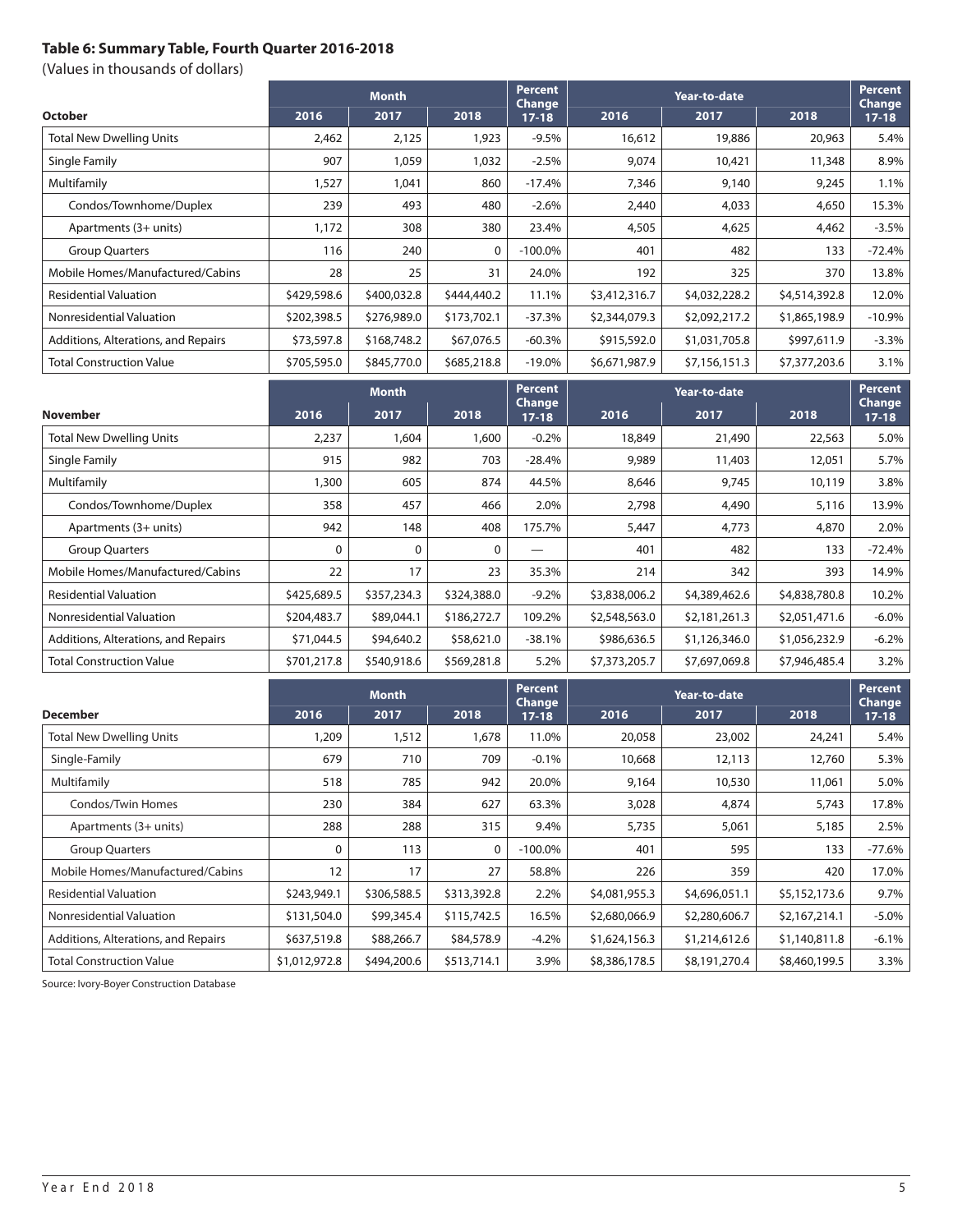# **Table 7 Fourth Quarter 2018 Permit Authorized Construction**

(Values in thousands of dollars)

| (Values in thousands of dollars)   |                                     |                                             |                                                | <b>Additions/Alterations/Repairs</b>    |                                     |                                            |
|------------------------------------|-------------------------------------|---------------------------------------------|------------------------------------------------|-----------------------------------------|-------------------------------------|--------------------------------------------|
|                                    | <b>New Dwelling</b><br><b>Units</b> | <b>New Residential</b><br>Valuation (\$000) | <b>New Nonresidential</b><br>Valuation (\$000) | <b>Residential</b><br>Valuation (\$000) | Nonresidential<br>Valuation (\$000) | <b>Total Construction</b><br>Value (\$000) |
| <b>Beaver County</b>               |                                     |                                             |                                                |                                         |                                     |                                            |
| Beaver                             | 4                                   | \$1,060.5                                   | \$244.7                                        | \$72.7                                  | \$600.0                             | \$1,977.9                                  |
| Milford                            | $\mathbf 0$                         | \$.0                                        | \$1,234.1                                      | \$66.3                                  | \$4.6                               | \$1,305.0                                  |
| Other Beaver Co                    | 9                                   | \$2,740.3                                   | \$42,084.5                                     | \$302.8                                 | \$29.3                              | \$45,156.8                                 |
| <b>Total</b>                       | 13                                  | \$3,800.8                                   | \$43,563.3                                     | \$441.8                                 | \$633.9                             | \$48,439.7                                 |
| <b>Percent Change</b>              | $-61.8%$                            | $-47.9%$                                    | 1,488.3%                                       | $-15.9%$                                | 360.8%                              | 352.7%                                     |
| <b>Box Elder County</b>            |                                     |                                             |                                                |                                         |                                     |                                            |
| <b>Brigham City</b>                | 35                                  | \$.0                                        | \$9,457.3                                      | \$.0                                    | \$7,942.3                           | \$.0                                       |
| Corinne                            | 6                                   | \$.0                                        | \$949.2                                        | \$.0                                    | \$149.9                             | $$.0$                                      |
| Deweyville                         | $\overline{2}$                      | \$.0                                        | \$495.7                                        | \$.0                                    | \$75.5                              | $$.0$                                      |
| Elwood                             | $\mathbf{1}$                        | \$.0                                        | \$207.6                                        | \$.0                                    | \$10.0                              | \$.0                                       |
| Garland                            | 14                                  | \$.0                                        | \$2,110.3                                      | \$.0                                    | \$.0                                | $$.0$                                      |
| Howell                             | 0                                   | \$.0                                        | \$.0                                           | \$.0                                    | \$.0                                | $$.0$                                      |
| Mantua                             | 4                                   | \$.0                                        | \$1,338.2                                      | \$.0                                    | \$16.0                              | $$.0$                                      |
| Perry                              | 16                                  | \$.0                                        | \$3,599.2                                      | \$.0                                    | \$997.5                             | \$.0                                       |
| Plymouth                           | 0                                   | \$.0                                        | \$.0                                           | \$.0                                    | \$.0                                | $$.0$                                      |
| Portage                            | $\mathbf{1}$                        | \$.0                                        | \$380.1                                        | \$.0                                    | \$.0                                | \$.0                                       |
| Snowville                          | 0                                   | \$.0                                        | \$.0                                           | \$.0                                    | \$.0                                | \$.0                                       |
| Tremonton                          | 115                                 | \$16,515.6                                  | \$7,063.2                                      | \$1,303.8                               | \$100.0                             | \$24,982.7                                 |
| Willard                            | 12                                  | \$3,125.3                                   | \$247.2                                        | \$107.9                                 | \$.0                                | \$3,480.4                                  |
| Other Box Elder Co                 | 64                                  | \$16,214.5                                  | \$2,272.0                                      | \$368.7                                 | \$250.0                             | \$19,105.2                                 |
| <b>Total</b>                       | 270                                 | \$54,393.0                                  | \$18,773.7                                     | \$3,890.5                               | \$11,780.4                          | \$88,837.5                                 |
| <b>Percent Change</b>              | $-8.8%$                             | $-1.2%$                                     | 41.1%                                          | $-51.4%$                                | 148.2%                              | 9.5%                                       |
|                                    |                                     |                                             |                                                |                                         |                                     |                                            |
| <b>Cache County</b>                |                                     |                                             |                                                |                                         |                                     |                                            |
| Amalga<br>Clarkston                | $\mathbf{1}$<br>0                   | \$301.9<br>\$.0                             | \$32.4<br>\$.0                                 | \$76.5<br>\$.0                          | \$.0<br>\$.0                        | \$410.8                                    |
| Cornish                            | 0                                   | \$.0                                        | \$14.9                                         | \$.0                                    | \$.0                                | \$.0<br>\$14.9                             |
|                                    | 48                                  |                                             |                                                | \$299.7                                 | \$105.0                             |                                            |
| Hyde Park                          | 153                                 | \$14,183.2<br>\$42,562.6                    | \$5,118.1<br>\$1,025.1                         | \$216.5                                 | \$149.6                             | \$19,706.0<br>\$43,953.8                   |
| Hyrum<br>Lewiston                  | 0                                   | \$.0                                        | \$.0                                           | \$.0                                    | \$.0                                | \$.0                                       |
|                                    |                                     | \$30,909.7                                  | \$42,265.2                                     | \$893.0                                 | \$20,014.8                          | \$94,082.8                                 |
| Logan<br>Mendon                    | 211                                 | \$235.2                                     | \$238.5                                        | \$215.0                                 | \$.0                                | \$688.7                                    |
| Millville                          | 1<br>30                             | \$17,726.4                                  | \$180.1                                        | \$44.1                                  |                                     | \$17,950.7                                 |
|                                    | $\overline{2}$                      | \$541.0                                     | \$88.2                                         | \$297.0                                 | \$.0<br>\$.0                        | \$926.2                                    |
| Newton<br>Nibley                   | 17                                  | \$4,614.7                                   | \$506.3                                        | \$515.2                                 |                                     | \$8,271.5                                  |
|                                    | 88                                  |                                             |                                                | \$360.1                                 | \$2,635.3<br>\$1,435.4              |                                            |
| North Logan<br>Paradise            | $\overline{7}$                      | \$19,116.1<br>\$2,340.5                     | \$3,076.1<br>\$286.9                           | \$288.0                                 | \$.0                                | \$23,987.7<br>\$2,915.4                    |
| Providence                         | 62                                  | \$26,900.2                                  | \$1,360.8                                      | \$1,391.4                               | \$748.3                             | \$30,400.7                                 |
| Richmond                           | 12                                  |                                             | \$132.8                                        |                                         | \$3.6                               |                                            |
|                                    | 8                                   | \$2,880.3<br>\$1,883.7                      |                                                | \$69.9<br>\$76.9                        | \$6.8\$                             | \$3,086.6                                  |
| <b>River Heights</b><br>Smithfield | 124                                 |                                             | \$23.4                                         |                                         |                                     | \$1,990.8<br>\$33,134.0                    |
| Trenton                            |                                     | \$29,203.8<br>\$730.6                       | \$3,368.2                                      | \$356.4<br>\$.0                         | \$205.5                             | \$732.1                                    |
|                                    | 4                                   |                                             | \$1.5                                          |                                         | \$.0<br>\$.0                        |                                            |
| Wellsville<br>Other Cache Co       | 12<br>52                            | \$3,829.6                                   | \$938.3                                        | \$162.6                                 | \$99.8                              | \$4,930.5                                  |
| <b>Total</b>                       | 832                                 | \$23,747.4                                  | \$5,086.9                                      | \$712.7                                 |                                     | \$29,646.8                                 |
| <b>Percent Change</b>              |                                     | \$221,707.1                                 | \$63,743.8                                     | \$5,975.2                               | \$25,404.1                          | \$316,830.1                                |
|                                    | $-24.2%$                            | 26.7%                                       | $-2.8%$                                        | $-23.1%$                                | 108.6%                              | 21.6%                                      |
| <b>Carbon County</b>               |                                     |                                             |                                                |                                         |                                     |                                            |
| East Carbon                        | 0                                   | \$.0                                        | \$.0                                           | \$.0                                    | \$.0                                | \$.0                                       |
| Helper                             | $\mathbf{1}$                        | \$291.5                                     | \$1,970.5                                      | \$150.7                                 | \$13.0                              | \$2,425.6                                  |
| Price                              | $\mathbf{1}$                        | \$205.0                                     | \$153.0                                        | \$848.6                                 | \$3,030.2                           | \$4,236.8                                  |
| Scofield                           | $\mathbf 0$                         | \$.0                                        | \$30.0                                         | \$1.0                                   | \$.0                                | \$31.0                                     |
| Sunnyside                          | $\pmb{0}$                           | \$.0                                        | \$.0                                           | $$.0$                                   | \$.0                                | \$.0                                       |
| Wellington                         | $\mathbf 2$                         | \$2.0                                       | \$62.4                                         | \$84.6                                  | \$27.0                              | \$176.0                                    |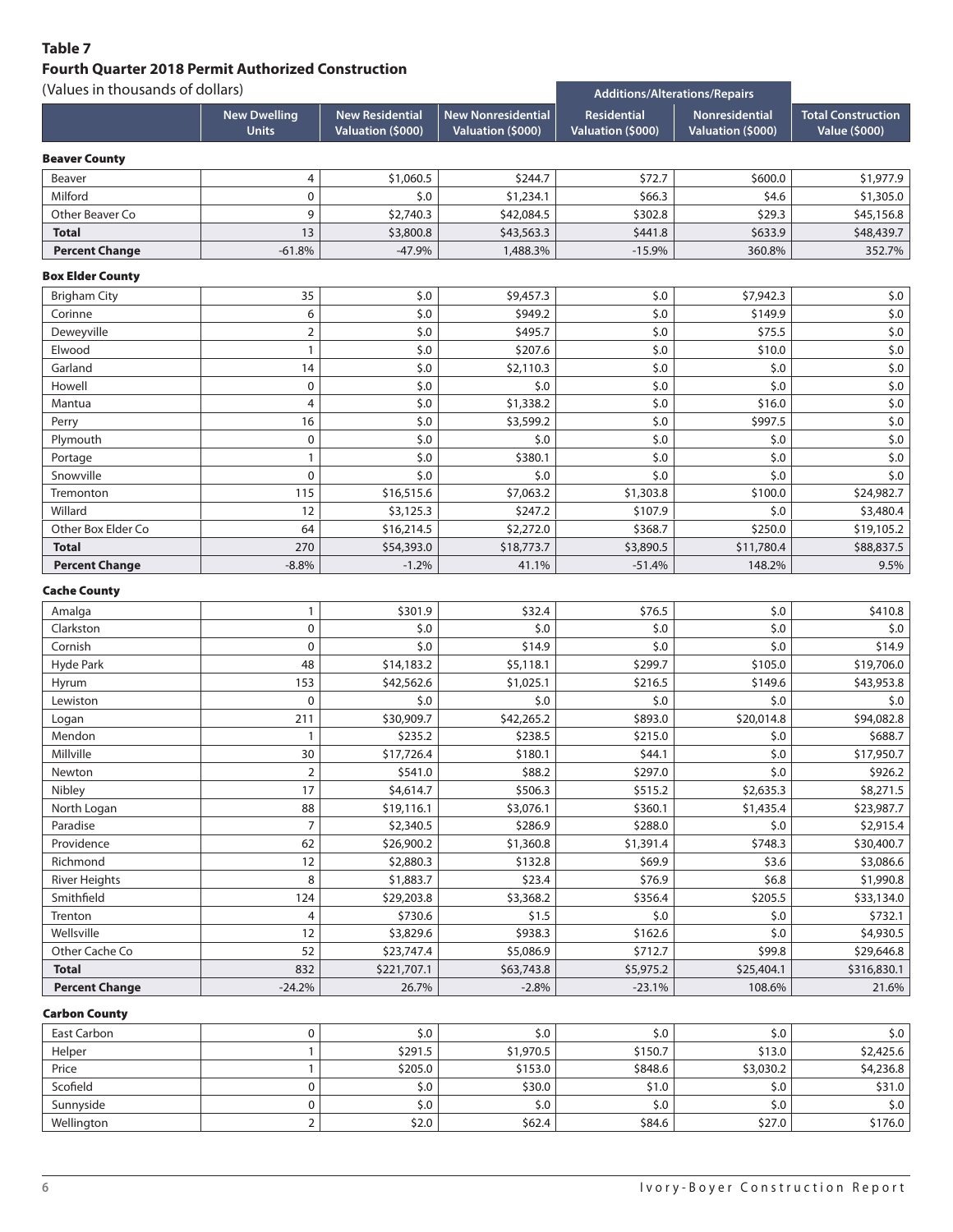# **Table 7** *(continued)*

| $i$ abic <i>I</i> (Continued) |                                     | Additions/Alterations/Repairs                      |                                                |                                         |                                            |                                                   |
|-------------------------------|-------------------------------------|----------------------------------------------------|------------------------------------------------|-----------------------------------------|--------------------------------------------|---------------------------------------------------|
|                               | <b>New Dwelling</b><br><b>Units</b> | <b>New Residential</b><br><b>Valuation (\$000)</b> | <b>New Nonresidential</b><br>Valuation (\$000) | <b>Residential</b><br>Valuation (\$000) | <b>Nonresidential</b><br>Valuation (\$000) | <b>Total Construction</b><br><b>Value (\$000)</b> |
| Other Carbon Co               | 24                                  | \$6,786.9                                          | \$1,805.1                                      | \$764.6                                 | \$206.5                                    | \$9,563.1                                         |
| <b>Total</b>                  | 28                                  | \$7,285.3                                          | \$4,020.9                                      | \$1,849.5                               | \$3,276.7                                  | \$16,432.5                                        |
| <b>Percent Change</b>         | 33.3%                               | 75.3%                                              | $-75.5%$                                       | $-28.1%$                                | 69.3%                                      | $-34.5%$                                          |

#### Daggett County

| Manila                |      | $\sim$<br>J.U | \$.0 | J.U  | J.U                   | \$.0 |
|-----------------------|------|---------------|------|------|-----------------------|------|
| Other Daggett Co      |      | $\sim$<br>J.U | \$.0 | J.U  | $\epsilon$<br>J.U     | \$.0 |
| <b>Total</b>          |      | \$.0          | \$.0 | J.U  | $\cdot$ $\sim$<br>J.U | \$.0 |
| <b>Percent Change</b> | 0.0% | 0.0%          | 0.0% | 0.0% | $0.0\%$               | 0.0% |

#### Davis County

| Bountiful             | 103   | \$24,168.8  | \$7,669.5   | \$2,823.1  | \$7,491.9  | \$42,153.3  |
|-----------------------|-------|-------------|-------------|------------|------------|-------------|
| Centerville           | 14    | \$5,684.9   | \$18,648.4  | \$1,181.5  | \$4,381.1  | \$29,895.8  |
| Clearfield            | 196   | \$14,975.0  | \$4,121.0   | \$3,147.1  | \$8,539.8  | \$30,783.0  |
| Clinton               | 118   | \$29,927.9  | \$6,842.0   | \$2,126.5  | \$2,103.8  | \$41,000.1  |
| Farmington            | 347   | \$55,483.9  | \$9,797.6   | \$8,155.7  | \$1,385.2  | \$74,822.4  |
| <b>Fruit Heights</b>  | 13    | \$5,855.5   | \$1,076.9   | \$2,027.3  | \$156.7    | \$9,116.5   |
| Kaysville             | 171   | \$62,256.3  | \$25,845.2  | \$10,765.0 | \$752.9    | \$99,619.4  |
| Layton                | 499   | \$101,808.4 | \$19,295.2  | \$5,850.5  | \$11,599.2 | \$138,553.3 |
| North Salt Lake       | 102   | \$25,453.0  | \$9,872.0   | \$1,171.8  | \$3,173.5  | \$39,670.3  |
| South Weber           | 112   | \$29,073.4  | \$799.2     | \$317.7    | \$.0       | \$30,190.3  |
| Sunset                | 15    | \$1,068.8   | \$10,655.3  | \$359.7    | \$31.9     | \$12,115.8  |
| Syracuse              | 365   | \$80,307.1  | \$6,703.1   | \$1,259.3  | \$4,963.9  | \$93,233.3  |
| West Bountiful        | 35    | \$8,858.7   | \$608.2     | \$596.5    | \$5.0      | \$10,068.3  |
| <b>West Point</b>     | 88    | \$16,664.0  | \$3,679.5   | \$363.0    | \$.0       | \$20,706.5  |
| <b>Woods Cross</b>    | 4     | \$1,722.5   | \$5,676.1   | \$6.0\$    | \$.0       | \$7,404.6   |
| Other Davis Co        | 47    | \$10,620.5  | \$14,406.7  | \$1,297.3  | \$2,728.1  | \$29,052.6  |
| <b>Total</b>          | 2,229 | \$473,928.8 | \$145,696.0 | \$41,447.9 | \$47,312.9 | \$708,385.6 |
| <b>Percent Change</b> | 19.2% | 24.0%       | $-4.6%$     | 73.7%      | 6.6%       | 17.5%       |

#### Duchesne County

| Duchesne              |         | \$.0       | \$.0      | J.U      | S.O     | \$.0       |
|-----------------------|---------|------------|-----------|----------|---------|------------|
| Roosevelt             |         | 5.0        | \$.0      | J.U      | S.O     | \$.0       |
| Other Duchesne Co     | 43      | \$11,094.6 | \$1,865.3 | \$533.3  | \$.0    | \$13,493.1 |
| <b>Total</b>          | 43      | \$11,094.6 | \$1,865.3 | \$533.3  | \$.0    | \$13,493.1 |
| <b>Percent Change</b> | $-6.5%$ | 5.6%       | 2.2%      | $-46.4%$ | $0.0\%$ | 1.3%       |

#### Emery County

| Castle Dale           |                 | \$514.9   | \$97.0    | \$70.0   | \$2.0    | \$683.8   |
|-----------------------|-----------------|-----------|-----------|----------|----------|-----------|
| Clawson               | 0               | \$.0      | \$.0      | \$.0     | \$.0     | \$.0      |
| Cleveland             | 0               | \$.0      | \$.0      | \$.0     | \$.0     | \$.0      |
| Elmo                  |                 | \$.0      | \$.0      | \$.0     | \$.0     | \$.0      |
| Emery                 |                 | \$.0      | \$.0      | \$.0     | \$.0     | \$.0      |
| Ferron                |                 | \$211.4   | \$78.9    | \$34.5   | \$30.3   | \$355.1   |
| <b>Green River</b>    |                 | \$.0      | \$.0      | \$.0     | \$.0     | \$.0      |
| Huntington            |                 | \$983.3   | \$882.2   | \$24.6   | \$86.1   | \$1,976.3 |
| Orangeville           |                 | \$.0      | \$107.6   | \$219.7  | \$.0     | \$327.3   |
| Other Emery Co        |                 | \$.0      | \$.0      | \$.0     | 5.0      | \$.0      |
| <b>Total</b>          | 10 <sup>°</sup> | \$1,709.6 | \$1,165.8 | \$348.7  | \$118.4  | \$3,342.5 |
| <b>Percent Change</b> | $-28.6%$        | $-15.4%$  | $-28.6%$  | $-52.5%$ | $-73.5%$ | $-30.9\%$ |

#### Garfield County

| Antimony    | 5.0    | \$.0 | \$.0 | \$.0 | \$.0              |
|-------------|--------|------|------|------|-------------------|
| Boulder     | \$.0   | \$.0 | \$.0 | \$.0 | S.O               |
| Cannonville | S.O    | \$.0 | \$.0 | S.O  | \$.0              |
| Escalante   | 5.0    | \$.0 | \$.0 | \$.0 | \$.0              |
| Hatch       | \$.0   | \$.0 | \$.0 | \$.0 | \$.0              |
| Henrieville | \$.0   | \$.0 | \$.0 | \$.0 | \$.0              |
| Panguitch   | \$.0   | \$.0 | \$.0 | 5.0  | \$.0 <sub>0</sub> |
| Tropic      | \$14.0 | \$.0 | \$.0 | \$.0 | \$14.0            |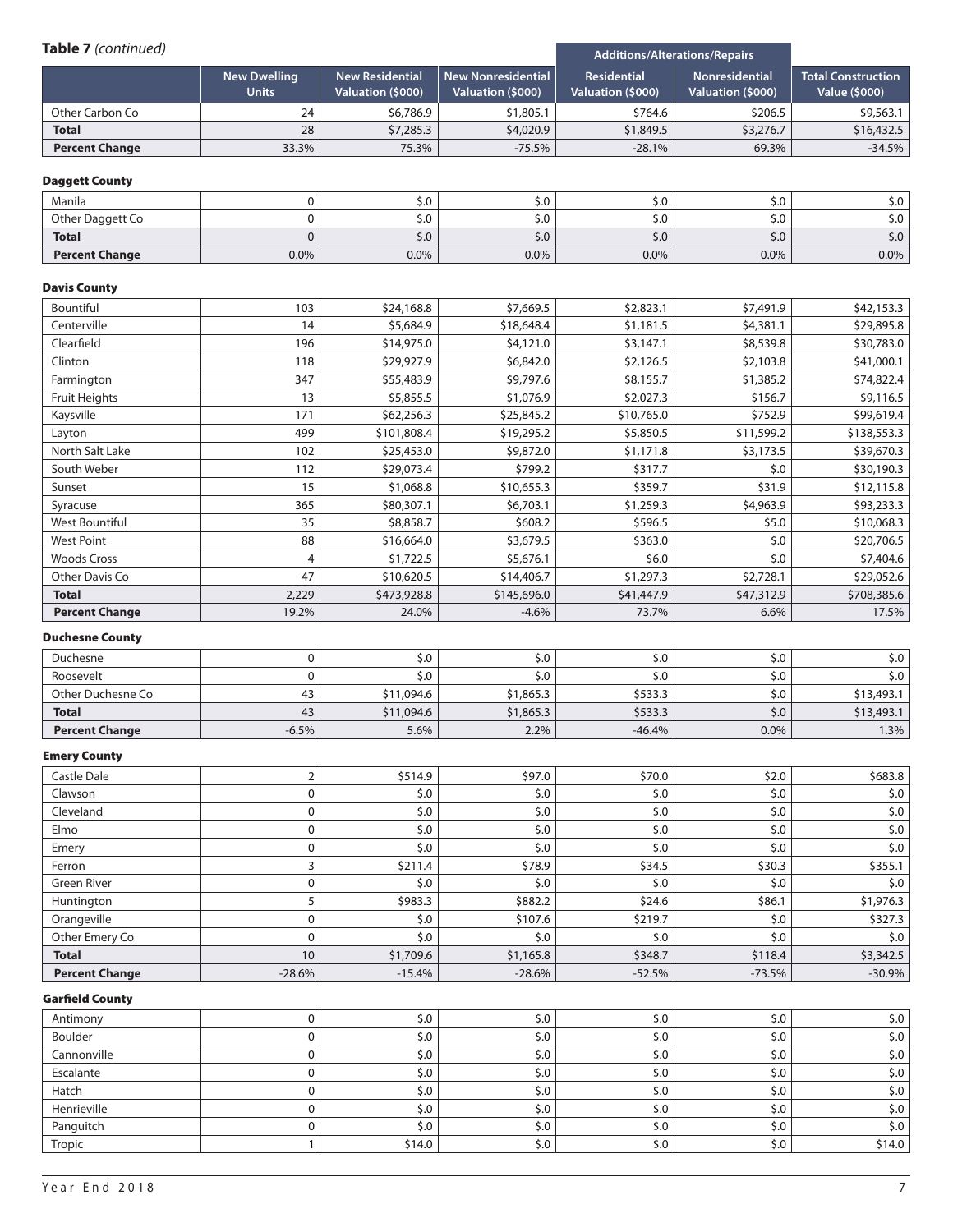| Table 7 (continued)      |                                     |                                             |                                                | Additions/Alterations/Repairs           |                                            |                                            |
|--------------------------|-------------------------------------|---------------------------------------------|------------------------------------------------|-----------------------------------------|--------------------------------------------|--------------------------------------------|
|                          | <b>New Dwelling</b><br><b>Units</b> | <b>New Residential</b><br>Valuation (\$000) | <b>New Nonresidential</b><br>Valuation (\$000) | <b>Residential</b><br>Valuation (\$000) | <b>Nonresidential</b><br>Valuation (\$000) | <b>Total Construction</b><br>Value (\$000) |
| <b>Bryce Canyon City</b> | 0                                   | \$.0                                        | \$.0                                           | \$.0                                    | \$.0                                       | \$.0                                       |
| Other Garfield Co        | $\mathbf 0$                         | \$.0                                        | \$.0                                           | \$.0                                    | \$.0                                       | \$.0                                       |
| <b>Total</b>             | $\mathbf{1}$                        | \$14.0                                      | $$.0$                                          | \$.0                                    | \$.0                                       | \$14.0                                     |
| <b>Percent Change</b>    | $-87.5%$                            | $-99.2%$                                    | $-100.0\%$                                     | $-100.0\%$                              | 0.0%                                       | $-99.5%$                                   |
| <b>Grand County</b>      |                                     |                                             |                                                |                                         |                                            |                                            |
| Moab                     | 0                                   | \$.0                                        | \$.0                                           | \$.0                                    | \$.0                                       | \$.0                                       |
| Other Grand Co           | 0                                   | \$.0                                        | \$.0                                           | \$.0                                    | \$.0                                       | $$.0$                                      |
| <b>Total</b>             | 0                                   | \$.0                                        | \$.0                                           | \$.0                                    | \$.0                                       | \$.0                                       |
| <b>Percent Change</b>    | $-100.0%$                           | $-100.0%$                                   | $-100.0\%$                                     | $-100.0\%$                              | $-100.0\%$                                 | $-100.0\%$                                 |
| <b>Iron County</b>       |                                     |                                             |                                                |                                         |                                            |                                            |
| Cedar City               | 419                                 | \$70,496.2                                  | \$2,906.1                                      | \$552.2                                 | \$3,282.3                                  | \$77,236.9                                 |
| Enoch                    | 60                                  | \$15,258.9                                  | \$836.4                                        | \$188.4                                 | \$.0                                       | \$16,283.8                                 |
| Paragonah                | $\mathbf{1}$                        | \$115.7                                     | \$22.0                                         | \$43.9                                  | $$.0$                                      | \$181.6                                    |
| Parowan                  | 28                                  | \$3,392.8                                   | \$665.0                                        | \$479.9                                 | \$25.9                                     | \$4,563.6                                  |
| Other Iron Co            | 150                                 | \$25,082.1                                  | \$2,143.2                                      | \$1,440.3                               | \$551.0                                    | \$29,216.6                                 |
| <b>Total</b>             | 658                                 | \$114,345.8                                 | \$6,572.8                                      | \$2,704.7                               | \$3,859.2                                  | \$127,482.4                                |
| <b>Percent Change</b>    | 75.0%                               | 37.4%                                       | $-38.4%$                                       | $-1.1%$                                 | 14.4%                                      | 27.5%                                      |
| <b>Juab County</b>       |                                     |                                             |                                                |                                         |                                            |                                            |
| Eureka                   | 0                                   | \$.0                                        | \$.0                                           | \$.0                                    | \$.0                                       | \$.0                                       |
| Levan                    | 3                                   | \$840.8                                     | \$129.5                                        | \$17.9                                  | \$.0                                       | \$988.1                                    |
| Mona                     | $\pmb{0}$                           | \$.0                                        | \$.0                                           | \$.0                                    | \$.0                                       | \$.0                                       |
| Nephi                    | 50                                  | \$12,387.2                                  | \$15,028.8                                     | \$516.6                                 | \$20.0                                     | \$27,952.5                                 |
| Other Juab Co            | 13                                  | \$4,309.1                                   | \$2,489.1                                      | \$175.2                                 | \$.0                                       | \$6,973.5                                  |
| <b>Total</b>             | 66                                  | \$17,537.1                                  | \$17,647.3                                     | \$709.7                                 | \$20.0                                     | \$35,914.1                                 |
| <b>Percent Change</b>    | 22.2%                               | 21.2%                                       | 223.2%                                         | $-27.2%$                                | $-99.4%$                                   | 46.8%                                      |
| <b>Kane County</b>       |                                     |                                             |                                                |                                         |                                            |                                            |
| Glendale                 | 5                                   | \$545.0                                     | \$25.0                                         | \$12.5                                  | \$54.6                                     | \$637.1                                    |
| Kanab                    | 97                                  | \$19,614.0                                  | \$2,563.2                                      | \$673.3                                 | \$5,762.3                                  | \$28,612.8                                 |
| Orderville               | $\mathbf 0$                         | \$.0                                        | \$.0                                           | \$.0                                    | \$.0                                       | \$.0                                       |
| Other Kane Co            | 52                                  | \$14,196.8                                  | \$2,498.5                                      | \$517.0                                 | \$5.0                                      | \$17,217.2                                 |
| <b>Total</b>             | 154                                 | \$34,355.8                                  | \$5,086.7                                      | \$1,202.8                               | \$5,821.9                                  | \$46,467.1                                 |
| <b>Percent Change</b>    | 13.2%                               | 34.2%                                       | $-69.8%$                                       | 10.3%                                   | 156.2%                                     | 1.5%                                       |
| <b>Millard County</b>    |                                     |                                             |                                                |                                         |                                            |                                            |
| Delta                    | 4                                   | \$829.0                                     | \$1,393.0                                      | \$133.0                                 | \$96.0                                     | \$2,451.0                                  |
| Fillmore                 | 12                                  | \$1,594.0                                   | \$1,422.7                                      | \$360.4                                 | \$256.0                                    | \$3,633.1                                  |
| Hinckley                 | 0                                   | \$.0                                        | \$.0\$                                         | \$.0                                    | \$.0                                       | \$.0                                       |
| Kanosh                   | 1                                   | \$137.8                                     | \$81.0                                         | \$.0                                    | \$.0                                       | \$218.8                                    |
| Lynndyl                  | 0                                   | \$.0                                        | \$.0                                           | \$.0                                    | \$.0                                       | \$.0                                       |
| Oak City                 | 0                                   | \$.0                                        | \$.0\$                                         | \$.0\$                                  | \$.0\$                                     | \$.0                                       |
| Other Millard Co         | 14                                  | \$2,714.5                                   | \$436.9                                        | \$27.5                                  | \$98.6                                     | \$3,277.5                                  |
| <b>Total</b>             | 31                                  | \$5,275.3                                   | \$3,333.6                                      | \$520.9                                 | \$450.6                                    | \$9,580.4                                  |
| <b>Percent Change</b>    | $-11.4%$                            | $-16.9%$                                    | 30.9%                                          | $-63.9%$                                | $-46.0%$                                   | $-14.3%$                                   |
| <b>Morgan County</b>     |                                     |                                             |                                                |                                         |                                            |                                            |
| Morgan                   | 23                                  | \$8,090.1                                   | \$3,376.8                                      | \$209.6                                 | \$.0                                       | \$11,676.5                                 |
| Other Morgan Co          | $\overline{2}$                      | \$780.8                                     | \$.0\$                                         | \$.0                                    | \$.0\$                                     | \$780.8                                    |
| <b>Total</b>             | 25                                  | \$8,870.8                                   | \$3,376.8                                      | \$209.6                                 | \$.0                                       | \$12,457.3                                 |
| <b>Percent Change</b>    | 400.0%                              | 458.4%                                      | 425.2%                                         | 199.5%                                  | $-100.0\%$                                 | 330.6%                                     |
| <b>Piute County</b>      |                                     |                                             |                                                |                                         |                                            |                                            |
| Kingston                 | 0                                   | \$.0                                        | \$.0                                           | \$.0                                    | \$.0\$                                     | \$.0                                       |
| Other Piute Co           | 0                                   | \$.0                                        | \$.0                                           | \$.0                                    | \$.0\$                                     | \$.0                                       |
| <b>Total</b>             | $\mathbf 0$                         | \$.0                                        | \$.0\$                                         | \$.0                                    | \$.0\$                                     | \$.0                                       |
| <b>Percent Change</b>    | 0.0%                                | 0.0%                                        | $0.0\%$                                        | $0.0\%$                                 | $0.0\%$                                    | $0.0\%$                                    |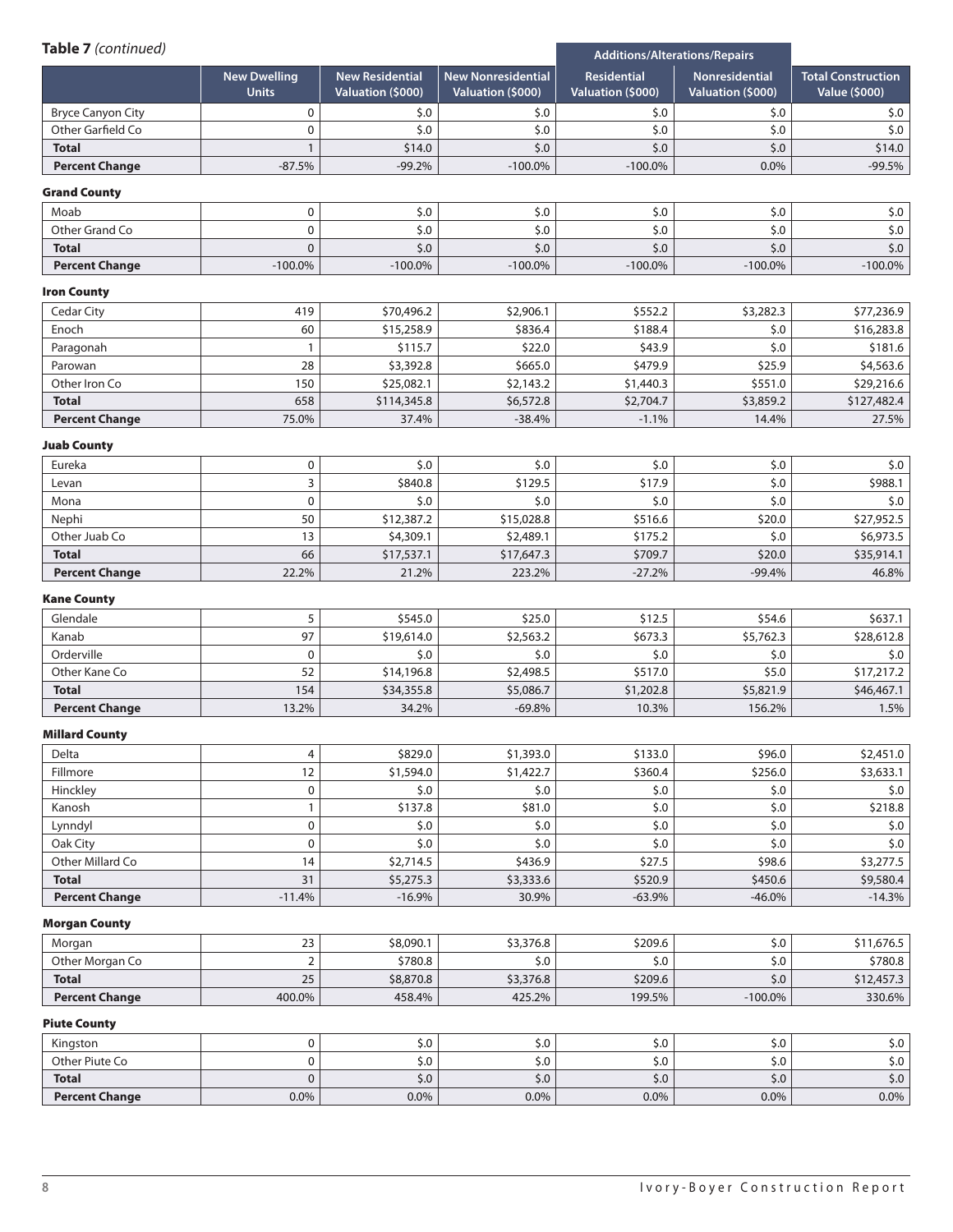| Table 7 (continued)                   |                                     |                                             |                                                | <b>Additions/Alterations/Repairs</b>    |                                            |                                            |
|---------------------------------------|-------------------------------------|---------------------------------------------|------------------------------------------------|-----------------------------------------|--------------------------------------------|--------------------------------------------|
|                                       | <b>New Dwelling</b><br><b>Units</b> | <b>New Residential</b><br>Valuation (\$000) | <b>New Nonresidential</b><br>Valuation (\$000) | <b>Residential</b><br>Valuation (\$000) | <b>Nonresidential</b><br>Valuation (\$000) | <b>Total Construction</b><br>Value (\$000) |
| <b>Rich County</b>                    |                                     |                                             |                                                |                                         |                                            |                                            |
| <b>Garden City</b>                    | 33                                  | \$8,681.0                                   | \$632.0                                        | \$335.0                                 | \$10.1                                     | \$9,658.1                                  |
| Randolph                              | $\mathbf 0$                         | 5.0                                         | \$.0                                           | \$.0                                    | \$.0                                       | \$.0                                       |
| Other Rich Co                         | 5                                   | \$957.0                                     | \$.0                                           | \$.0                                    | \$.0                                       | \$957.0                                    |
| <b>Total</b>                          | 38                                  | \$9,638.0                                   | \$632.0                                        | \$335.0                                 | \$10.1                                     | \$10,615.1                                 |
| <b>Percent Change</b>                 | $-20.8%$                            | $-24.9%$                                    | $-79.6%$                                       | 179.2%                                  | $-99.0%$                                   | $-37.9%$                                   |
| <b>Salt Lake County</b>               |                                     |                                             |                                                |                                         |                                            |                                            |
| Alta                                  | $\mathbf 0$                         | \$.0                                        | \$.0                                           | \$.0                                    | \$.0                                       | \$.0                                       |
| <b>Bluffdale</b>                      | 564                                 | \$90,441.0                                  | \$11,771.7                                     | \$1,014.0                               | \$3,366.3                                  | \$106,593.0                                |
| Draper                                | 898                                 | \$145,514.6                                 | \$39,928.7                                     | \$4,175.9                               | \$17,833.4                                 | \$207,452.5                                |
| Midvale                               | 521                                 | \$56,489.1                                  | \$42,644.2                                     | \$2,783.3                               | \$10,871.6                                 | \$112,788.2                                |
| Millcreek                             | 398                                 | \$39,545.2                                  | \$5,147.2                                      | \$3,164.5                               | \$2,364.4                                  | \$50,221.3                                 |
| Murray                                | 240                                 | \$48,085.5                                  | \$13,711.3                                     | \$2,620.5                               | \$15,096.1                                 | \$79,513.4                                 |
| Riverton                              | 137                                 | \$40,539.8                                  | \$12,993.2                                     | \$1,397.4                               | \$4,933.6                                  | \$59,864.1                                 |
| Salt Lake City                        | 877                                 | \$126,957.6                                 | \$430,249.0                                    | \$37,989.0                              | \$227,906.7                                | \$823,102.3                                |
| Sandy                                 | 243                                 | \$43,897.8                                  | \$46,688.9                                     | \$3,613.4                               | \$87,229.5                                 | \$181,429.6                                |
| South Jordan                          | 1,092                               | \$257,040.0                                 | \$90,762.0                                     | \$3,470.0                               | \$22,003.0                                 | \$373,275.0                                |
| South Salt Lake                       | $\mathbf 0$                         | \$.0                                        | \$.0                                           | \$.0                                    | \$.0                                       | \$.0                                       |
| West Jordan                           | 601                                 | \$125,943.8                                 | \$25,652.5                                     | \$4,150.1                               | \$52,873.2                                 | \$208,619.7                                |
| <b>West Valley City</b>               | 211                                 | \$54,220.4                                  | \$164,277.4                                    | \$3,819.0                               | \$35,943.2                                 | \$258,260.0                                |
| Taylorsville                          | 158                                 | \$25,716.8                                  | \$2,533.3                                      | \$4,505.3                               | \$8,310.9                                  | \$41,066.3                                 |
| Herriman                              | 2,053                               | \$363,854.0                                 | \$33,087.3                                     | \$2,620.4                               | \$2,610.0                                  | \$402,171.7                                |
| Holladay                              | $\overline{7}$                      | \$1,895.2                                   | \$1,388.4                                      | \$3,734.0                               | \$1,160.0                                  | \$8,177.5                                  |
| <b>Cottonwood Heights</b>             | 90                                  | \$34,325.9                                  | \$25,952.5                                     | \$5,519.0                               | \$6,092.8                                  | \$71,890.1                                 |
| Other Salt Lake Co                    | 60                                  | \$16,089.9                                  | \$4,633.6                                      | \$5,422.8                               | \$4,718.5                                  | \$30,864.8                                 |
|                                       |                                     |                                             |                                                |                                         |                                            |                                            |
| <b>Total</b><br><b>Percent Change</b> | 8,150<br>23.5%                      | \$1,470,556.5<br>14.1%                      | \$951,421.3<br>$-2.9%$                         | \$89,998.6<br>4.2%                      | \$503,313.2<br>$-7.6%$                     | \$3,015,289.7<br>4.0%                      |
|                                       |                                     |                                             |                                                |                                         |                                            |                                            |
| <b>San Juan County</b><br>Blanding    | 0                                   | \$.0                                        | \$.0                                           | \$.0                                    | \$.0                                       | $$.0$                                      |
| Monticello                            | $\mathbf 0$                         | \$.0                                        | \$90.0                                         | \$.0                                    | \$6.0                                      | \$96.0                                     |
| Other San Juan Co                     | $\pmb{0}$                           | \$.0                                        | \$.0                                           | \$.0                                    | \$.0                                       | \$.0                                       |
| <b>Total</b>                          | $\mathbf 0$                         | \$.0                                        | \$90.0                                         | \$.0                                    | \$6.0                                      | \$96.0                                     |
| <b>Percent Change</b>                 | $-100.0\%$                          | $-100.0\%$                                  | $-67.6%$                                       | $-100.0\%$                              | 0.0%                                       | $-82.5%$                                   |
| <b>Sanpete County</b>                 |                                     |                                             |                                                |                                         |                                            |                                            |
| Centerfield                           | 4                                   | \$709.5                                     | \$166.2                                        | \$.0                                    | \$.0                                       | \$875.6                                    |
| Ephraim                               | 19                                  | \$2,977.6                                   | \$297.3                                        | \$58.7                                  | \$143.2                                    | \$3,476.7                                  |
| Fairview                              | 11                                  | \$1,955.6                                   | \$365.1                                        | \$171.6                                 | \$.0                                       | \$2,492.3                                  |
| Fayette                               | $\overline{2}$                      | \$307.6                                     | \$61.7                                         | \$.0                                    | \$.0                                       | \$369.3                                    |
| Fountain Green                        | $\overline{7}$                      | \$1,185.5                                   | \$25.2                                         | \$121.1                                 | \$22.0                                     | \$1,353.8                                  |
| Gunnison                              | $\overline{4}$                      | \$773.8                                     | \$65.5                                         | \$134.1                                 | \$5.0                                      | \$978.4                                    |
| Manti                                 | 12                                  | \$1,951.7                                   | \$158.0                                        | \$163.2                                 | \$.0                                       | \$2,272.9                                  |
| Mayfield                              | 5                                   | \$851.4                                     | \$63.0                                         | \$37.6                                  | $$.0$                                      | \$952.0                                    |
| Moroni                                | 3                                   | \$393.7                                     | \$120.8                                        | \$87.0                                  | $$.0$                                      | \$601.5                                    |
| Mt. Pleasant                          | 22                                  | \$2,876.5                                   | \$1,685.0                                      | \$34.4                                  | \$.0                                       | \$4,595.9                                  |
| <b>Spring City</b>                    | 10                                  | \$1,746.1                                   | \$89.6                                         | \$65.6                                  | $$.0$                                      | \$1,901.3                                  |
| Sterling                              | $\mathbf{1}$                        | \$206.1                                     | \$19.4                                         | \$32.2                                  | \$.0                                       | \$257.6                                    |
| Wales                                 | $\overline{2}$                      | \$193.2                                     | \$20.4                                         | \$.0                                    | \$.0                                       | \$213.6                                    |
| Other Sanpete Co                      | 16                                  | \$3,195.5                                   | \$144.9                                        | \$80.6                                  | \$.0                                       | \$3,421.0                                  |
| <b>Total</b>                          | 118                                 | \$19,323.8                                  | \$3,281.9                                      | \$986.0                                 | \$170.2                                    | \$23,761.8                                 |
| <b>Percent Change</b>                 | $-4.1%$                             | $-8.4%$                                     | $-46.7%$                                       | $-2.8%$                                 | $-97.3%$                                   | $-31.2%$                                   |
|                                       |                                     |                                             |                                                |                                         |                                            |                                            |
| <b>Sevier County</b>                  |                                     |                                             |                                                |                                         |                                            |                                            |

| Annabella | \$282.0 | $\sim$<br>J.U | J.U | J.U | \$282.0 |
|-----------|---------|---------------|-----|-----|---------|
| Aurora    | J.U     | .JV           | J.U | J.U | ₹.∪     |
| Elsinore  | J.U     | .JV           | J.U | .v  | J.U     |
| Glenwood  | S.U     | \$6.0         | J.U | .JU | \$6.0   |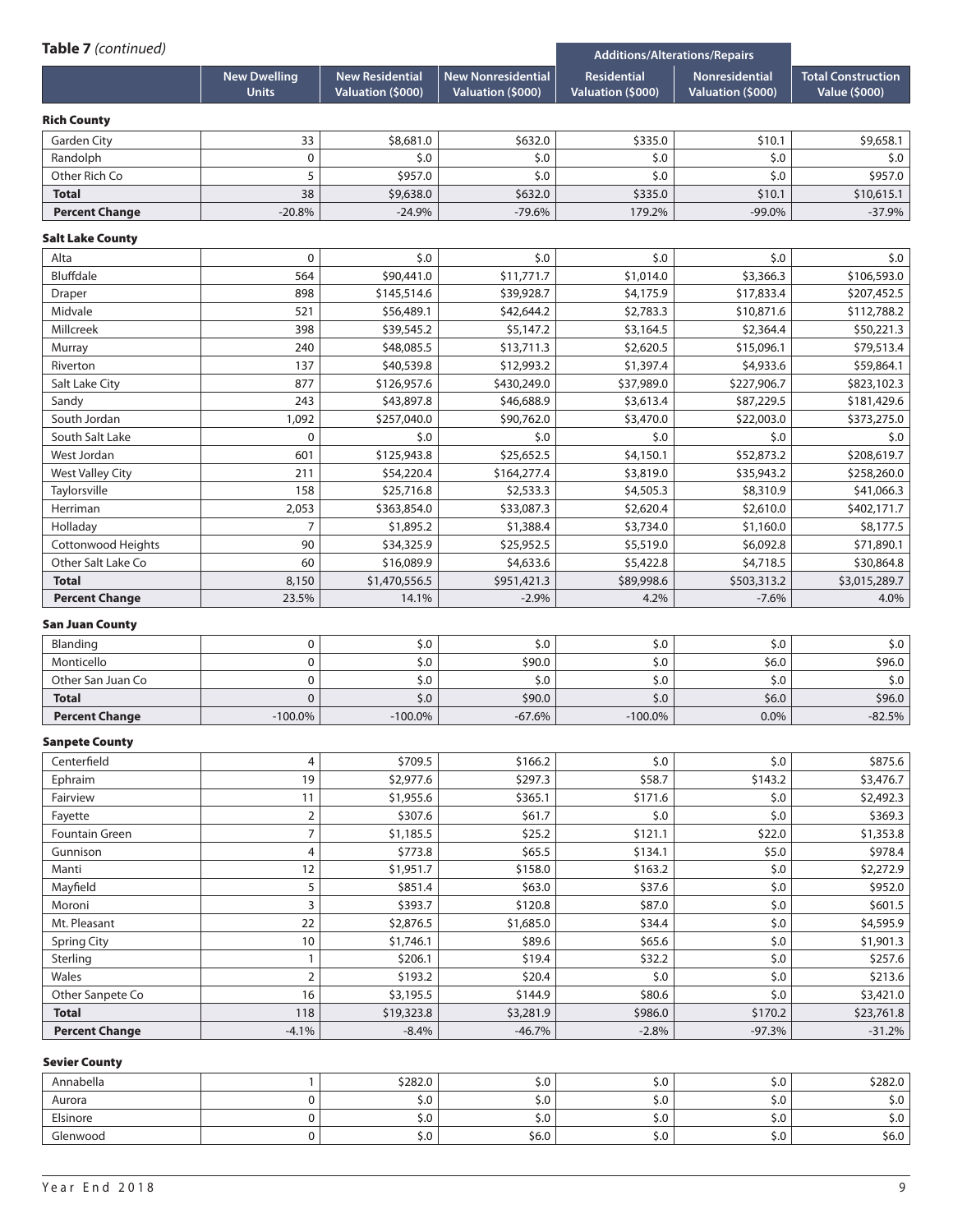# **Table 7** *(continued)*

| <b>lable /</b> (continued)          |                                     |                                             |                                                | Additions/Alterations/Repairs           |                                     |                                            |
|-------------------------------------|-------------------------------------|---------------------------------------------|------------------------------------------------|-----------------------------------------|-------------------------------------|--------------------------------------------|
|                                     | <b>New Dwelling</b><br><b>Units</b> | <b>New Residential</b><br>Valuation (\$000) | <b>New Nonresidential</b><br>Valuation (\$000) | <b>Residential</b><br>Valuation (\$000) | Nonresidential<br>Valuation (\$000) | <b>Total Construction</b><br>Value (\$000) |
| Joseph                              | $\mathbf 0$                         | \$.0                                        | \$7.0                                          | \$.0                                    | \$.0                                | \$7.0                                      |
| Koosharem                           | $\mathbf 0$                         | 5.0                                         | \$.0                                           | \$.0                                    | \$.0                                | \$.0                                       |
| Monroe                              | $\mathbf{1}$                        | \$138.0                                     | \$75.0                                         | \$.0                                    | \$.0                                | \$213.0                                    |
| Redmond                             | $\pmb{0}$                           | \$.0                                        | \$.0                                           | \$.0                                    | \$.0                                | \$.0                                       |
| Richfield                           | 9                                   | \$2,040.0                                   | \$5,318.2                                      | \$542.0                                 | \$780.0                             | \$8,680.2                                  |
| Salina                              | 0                                   | \$.0                                        | \$22.0                                         | \$.0                                    | \$.0                                | \$22.0                                     |
| Sigurd                              | $\mathbf 0$                         | \$.0                                        | \$24.0                                         | \$.0                                    | \$.0                                | \$24.0                                     |
| <b>Central Valley</b>               | $\mathbf 0$                         | \$.0                                        | \$6.0                                          | \$.0                                    | \$.0                                | \$6.0\$                                    |
| Other Sevier Co                     | $\overline{2}$                      | \$1,178.0                                   | \$3,832.1                                      | \$.0                                    | \$.0                                | \$5,010.1                                  |
| <b>Total</b>                        | 13                                  | \$3,638.0                                   | \$9,290.3                                      | \$542.0                                 | \$780.0                             | \$14,250.3                                 |
| <b>Percent Change</b>               | $-81.4%$                            | $-71.5%$                                    | 294.1%                                         | 106.3%                                  | 480.9%                              | $-8.1%$                                    |
| <b>Summit County</b>                |                                     |                                             |                                                |                                         |                                     |                                            |
| Coalville                           | 9                                   | \$648.6                                     | \$95.0                                         | \$59.2                                  | \$.0                                | \$802.8                                    |
| Kamas                               | 5                                   | \$4,749.4                                   | \$608.6                                        | \$.0                                    | \$52.6                              | \$5,410.7                                  |
| Oakley                              | $\mathbf 0$                         | 5.0                                         | \$23.3                                         | \$.0                                    | \$.0                                | \$23.3                                     |
| Park City                           | 97                                  | \$66,242.1                                  | \$49,654.3                                     | \$30,657.9                              | \$8,124.3                           | \$154,678.5                                |
| Other Summit Co                     | 5                                   | \$3,987.0                                   | \$259.9                                        | \$696.9                                 | \$45.0                              | \$4,988.7                                  |
| <b>Total</b>                        | 116                                 | \$75,627.1                                  | \$50,641.1                                     | \$31,414.0                              | \$8,221.9                           | \$165,904.1                                |
| <b>Percent Change</b>               | $-51.3%$                            | \$.0                                        | \$.0                                           | \$.0                                    | \$.0                                | \$.0                                       |
|                                     |                                     |                                             |                                                |                                         |                                     |                                            |
| <b>Tooele County</b><br>Grantsville | 150                                 | \$28,707.2                                  | \$3,904.0                                      | \$560.6                                 | \$5,108.0                           | \$38,279.8                                 |
| Tooele                              | 236                                 | \$29,872.7                                  | \$5,732.1                                      | \$551.4                                 | \$1,125.8                           | \$37,281.9                                 |
| Wendover                            | 3                                   | \$315.0                                     | \$20.0                                         | \$3.5                                   | \$15.0                              | \$353.5                                    |
| Other Tooele Co                     | $\pmb{0}$                           | \$.0                                        | \$.0                                           | \$.0                                    | \$.0                                | \$.0                                       |
| <b>Total</b>                        | 389                                 | \$58,894.9                                  | \$9,656.1                                      | \$1,115.4                               | \$6,248.8                           | \$75,915.2                                 |
| <b>Percent Change</b>               | 60.7%                               | 37.3%                                       | $-33.2%$                                       | 32.7%                                   | 276.0%                              | 26.8%                                      |
|                                     |                                     |                                             |                                                |                                         |                                     |                                            |
| <b>Uintah County</b>                |                                     |                                             |                                                |                                         |                                     |                                            |
| Ballard                             | 28                                  | \$534.5                                     | \$.4                                           | \$216.1                                 | \$30.7                              | \$781.7                                    |
| <b>Naples</b>                       | $\mathbf 0$                         | \$.0                                        | \$.0                                           | \$.0                                    | \$.0                                | \$.0                                       |
| Vernal                              | 11                                  | \$1,939.8                                   | \$269.8                                        | \$715.4                                 | \$2,455.6                           | \$5,380.6                                  |
| Other Uintah Co                     | 34                                  | \$9,158.3                                   | \$1,914.0                                      | \$1,555.6                               | \$5,022.4                           | \$17,650.2                                 |
| <b>Total</b>                        | 73                                  | \$11,632.6                                  | \$2,184.1                                      | \$2,487.1                               | \$7,508.7                           | \$23,812.5                                 |
| <b>Percent Change</b>               | 82.5%                               | 27.6%                                       | $-66.3%$                                       | $-23.3%$                                | $-65.5%$                            | $-41.3%$                                   |
| <b>Utah County</b>                  |                                     |                                             |                                                |                                         |                                     |                                            |
| Alpine                              | 31                                  | \$18,356.0                                  | \$7,022.8                                      | \$501.5                                 | \$145.0                             | \$26,025.3                                 |
| American Fork                       | 377                                 | \$96,747.4                                  | \$26,734.0                                     | \$2,736.8                               | \$9,027.1                           | \$135,245.3                                |
| Cedar Hills                         | 6                                   | \$3,255.8                                   | \$232.4                                        | \$1,218.0                               | \$562.3                             | \$5,268.5                                  |
| Elk Ridge                           | 21                                  | \$6,711.0                                   | \$.0                                           | \$.0                                    | \$.0                                | \$6,711.0                                  |
| Eagle Mountain                      | 854                                 | \$238,386.8                                 | \$17,606.4                                     | \$1,037.5                               | \$95.6                              | \$257,126.3                                |
| Goshen                              | $\mathbf 0$                         | \$.0                                        | \$207.9                                        | \$.0                                    | \$.0                                | \$207.9                                    |
| Highland                            | 66                                  | \$31,587.2                                  | \$8,147.8                                      | \$3,617.9                               | \$1,015.6                           | \$44,368.6                                 |
| Lehi                                | 1,444                               | \$353,465.4                                 | \$204,367.3                                    | \$8,731.9                               | \$50,054.9                          | \$616,619.4                                |
| Lindon                              | 85                                  | \$20,712.6                                  | \$35,668.8                                     | \$1,272.3                               | \$9,233.7                           | \$66,887.4                                 |
| Mapleton                            | 186                                 | \$61,698.0                                  | \$3,829.0                                      | \$2,537.0                               | \$317.0                             | \$68,381.0                                 |
| Orem                                | 563                                 | \$111,161.5                                 | \$24,828.9                                     | \$5,039.6                               | \$14,643.4                          | \$155,673.4                                |
| Payson                              | 238                                 | \$27,627.5                                  | \$2,485.4                                      | \$1,206.0                               | \$1,612.6                           | \$32,931.4                                 |
| Pleasant Grove                      | 156                                 | \$53,334.5                                  | \$92,390.4                                     | \$2,763.7                               | \$13,866.0                          | \$162,354.6                                |
| Provo                               | 388                                 | \$50,595.3                                  | \$18,153.3                                     | \$3,039.1                               | \$11,069.3                          | \$82,857.1                                 |
| Salem                               | 85                                  | \$26,284.8                                  | \$640.8                                        | \$897.4                                 | \$351.7                             | \$28,174.7                                 |
| Santaquin                           | 214                                 | \$58,268.3                                  | \$4,137.2                                      | \$2,416.8                               | \$.0                                | \$64,822.2                                 |
| Spanish Fork                        | 460                                 | \$106,440.4                                 | \$32,539.8                                     | \$19,801.3                              | \$7,403.3                           | \$166,184.7                                |
| Springville                         | 137                                 | \$39,055.7                                  | \$6,022.0                                      | \$1,792.1                               | \$8,347.5                           | \$55,217.2                                 |
| Vineyard                            | 718                                 | \$173,004.1                                 | \$11,570.9                                     | \$2,422.3                               | \$6,473.4                           | \$193,470.7                                |
| Woodland Hills                      | 653                                 | \$141,030.0                                 | \$17,382.2                                     | \$3,182.1                               | \$866.0                             | \$162,460.3                                |
| Saratoga Springs                    | 33                                  | \$18,257.6                                  | \$9,070.3                                      | \$1,462.3                               | \$87.5                              | \$28,877.7                                 |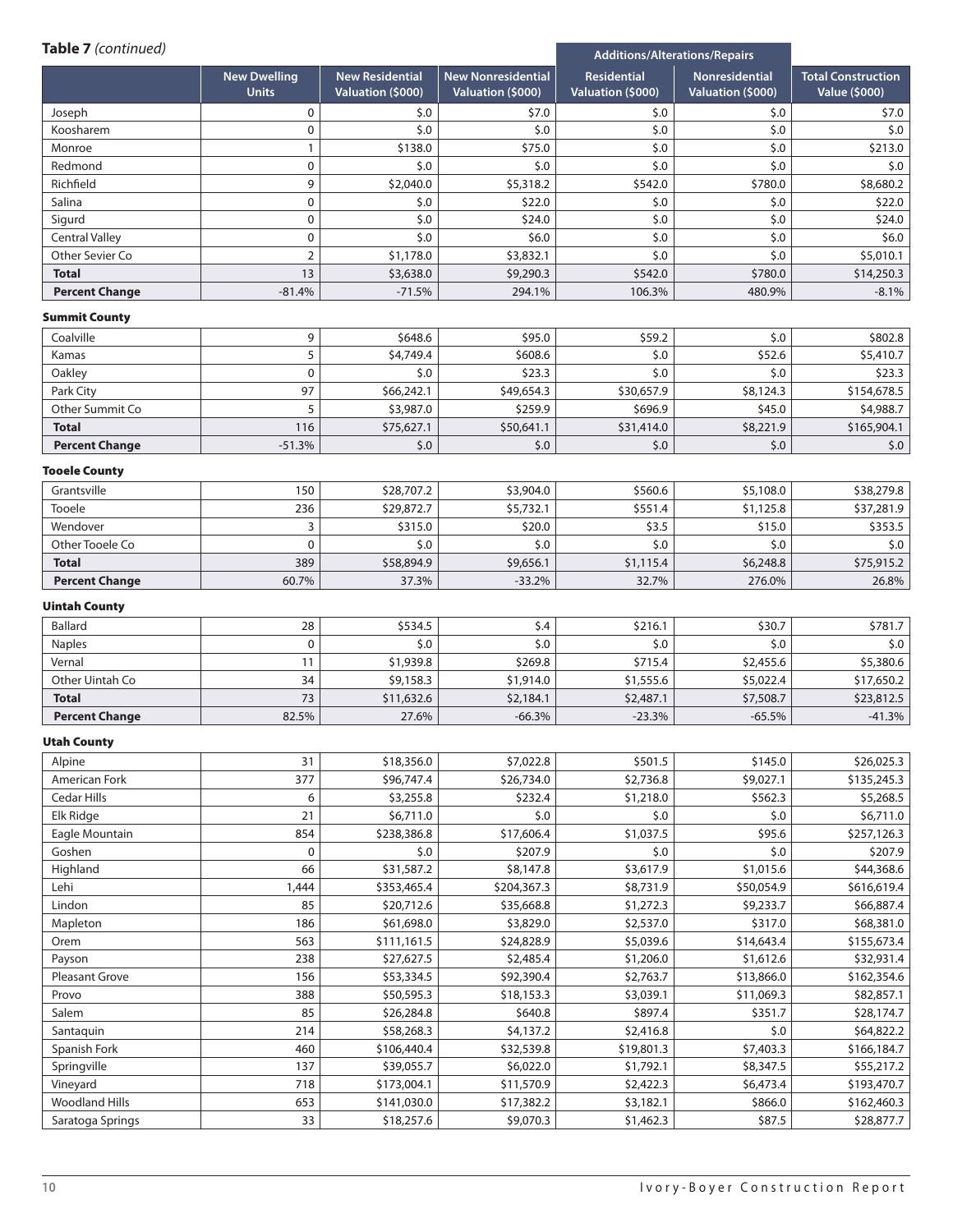# **Table 7** *(continued)*

| $i$ abic <i>I</i> (Continued) |                                     |                                                    |                                                | Additions/Alterations/Repairs    |                                            |                                                   |
|-------------------------------|-------------------------------------|----------------------------------------------------|------------------------------------------------|----------------------------------|--------------------------------------------|---------------------------------------------------|
|                               | <b>New Dwelling</b><br><b>Units</b> | <b>New Residential</b><br><b>Valuation (\$000)</b> | <b>New Nonresidential</b><br>Valuation (\$000) | Residential<br>Valuation (\$000) | <b>Nonresidential</b><br>Valuation (\$000) | <b>Total Construction</b><br><b>Value (\$000)</b> |
| Other Utah Co                 |                                     | \$.0                                               |                                                | \$.0                             | \$.0                                       | <b>S.O</b>                                        |
| <b>Total</b>                  | 6.715                               | \$1,635,979.8                                      | \$523,037.4                                    | \$65,675.5                       | \$135,172.0                                | \$2,359,864.7                                     |
| <b>Percent Change</b>         | $-1.8%$                             | 8.5%                                               | $-15.9%$                                       | 5.3%                             | $-5.0\%$                                   | $1.1\%$                                           |

#### Wasatch County

| <b>Heber City</b>     | 262       | \$127,503.0 | \$29,686.9 | \$4,262.7 | \$11,846.3 | \$173,298.8 |
|-----------------------|-----------|-------------|------------|-----------|------------|-------------|
| Midway                | 45        | \$19,557.3  | \$3,325.0  | \$2,413.3 | \$913.3    | \$26,209.0  |
| Other Wasatch Co      | 82        | \$66,248.6  | \$3,053.7  | \$1,184.9 | \$445.2    | \$70,932.4  |
| <b>Total</b>          | $-28.7\%$ | $-24.2%$    | $-75.9%$   | $-0.7%$   | $-92.9\%$  | $-34.0\%$   |
| <b>Percent Change</b> | $0.3\%$   | 15.2%       | $-8.3%$    | 30.9%     | 6.2%       | 11.3%       |

#### Washington County

| Enterprise            | 0        | \$.0        | \$.0        | \$.0      | \$.0       | \$.0        |
|-----------------------|----------|-------------|-------------|-----------|------------|-------------|
| Hurricane             | 439      | \$62,346.3  | \$17,367.5  | \$472.1   | \$1,606.8  | \$81,792.6  |
| <b>lvins</b>          | 124      | \$36,810.5  | \$3,390.2   | \$913.4   | \$.0       | \$41,114.1  |
| La Verkin             | 26       | \$4,652.0   | \$2,522.5   | \$18.9    | \$850.0    | \$8,043.4   |
| Leeds                 | 4        | \$848.6     | \$143.4     | \$38.4    | \$.0       | \$1,030.5   |
| Santa Clara           | 97       | \$26,472.2  | \$4,534.3   | \$306.8   | \$66.0     | \$31,379.3  |
| Springdale            | $\Omega$ | \$.0        | 5.0         | 5.0       | 5.0        | 5.0         |
| St. George            | 1,357    | \$177,683.3 | \$132,851.7 | \$3,882.9 | \$41,741.1 | \$356,159.0 |
| Virgin                | 0        | \$.0        | \$89.1      | \$.0      | \$.0       | \$89.1      |
| Washington            | 553      | \$135,898.9 | \$24,518.9  | \$1,113.2 | \$955.8    | \$162,486.9 |
| Other Washington Co   | 78       | \$15,466.9  | \$3,572.1   | \$1,168.2 | 5.8        | \$20,208.0  |
| <b>Total</b>          | 2,678    | \$460,178.7 | \$188,989.6 | \$7,914.0 | \$45,220.4 | \$702,302.7 |
| <b>Percent Change</b> | $-13.3%$ | $-9.7%$     | $-5.2%$     | $-43.8%$  | 9.2%       | $-8.1%$     |

#### Wayne County

| Hanksville            |           | \$.0      | \$.0     | \$.0          | \$.0  | \$.0      |
|-----------------------|-----------|-----------|----------|---------------|-------|-----------|
| Loa                   |           | \$.0      | \$.0     | $5.0^{\circ}$ | \$.0  | \$.0      |
| Torrey                |           | \$1,070.0 | \$50.0   | \$236.4       | \$.0  | \$1,356.4 |
| Other Wavne Co        |           | \$459.2   | \$21.0   | \$10.0        | \$9.0 | \$499.2   |
| <b>Total</b>          |           | \$1,529.2 | \$71.0   | \$246.4       | \$9.0 | \$1,855.6 |
| <b>Percent Change</b> | $-25.0\%$ | 20.8%     | $-73.3%$ | 223.5%        | 0.0%  | 15.4%     |

#### Weber County

| <b>Farr West</b>          | 55    | \$13,482.9  | \$3,205.9  | \$444.6    | \$238.3    | \$17,371.7  |
|---------------------------|-------|-------------|------------|------------|------------|-------------|
| Harrisville               | 12    | \$2,445.4   | \$40.1     | \$.0       | \$375.0    | \$2,860.5   |
| Huntsville                | 9     | \$3,061.5   | \$1,404.9  | \$233.6    | \$.0       | \$4,699.9   |
| North Ogden               | 178   | \$40,466.0  | \$2,721.1  | \$1,755.3  | \$50.8     | \$44,993.2  |
| Ogden                     | 69    | \$13,063.5  | \$28,119.4 | \$10,201.8 | \$22,193.7 | \$73,578.5  |
| Plain City                | 163   | \$40,257.5  | \$1,973.5  | \$807.4    | \$.0       | \$43,038.5  |
| <b>Pleasant View</b>      | 36    | \$11,299.1  | \$19,943.8 | \$282.3    | \$3,057.0  | \$34,582.1  |
| Riverdale                 | 10    | \$1,713.8   | \$1,388.3  | \$540.6    | \$1,865.0  | \$5,507.7   |
| Roy                       | 123   | \$11,984.0  | \$4,236.6  | \$1,002.4  | \$860.8    | \$18,083.8  |
| South Ogden               | 174   | \$14,133.1  | \$3,438.7  | \$2,225.0  | \$1,627.1  | \$21,423.9  |
| Uintah                    | 13    | \$1,759.8   | \$1,942.2  | \$62.7     | \$31.3     | \$3,796.1   |
| <b>Washington Terrace</b> | 14    | \$4,113.3   | \$405.7    | \$102.5    | \$140.3    | \$4,761.9   |
| West Haven                | 228   | \$43,289.4  | \$4,160.0  | \$440.0    | \$215.5    | \$48,104.9  |
| Other Weber Co            | 112   | \$36,479.0  | \$4,027.5  | \$2,880.0  | \$2,226.2  | \$45,612.6  |
| Total                     | 1,196 | \$237,548.1 | \$77,007.7 | \$20,978.3 | \$32,881.2 | \$368,415.3 |
| <b>Percent Change</b>     | 3.6%  | 7.9%        | 32.5%      | 43.9%      | $-34.7%$   | 7.3%        |
|                           |       |             |            |            |            |             |

#### State Total

| <b>Total</b>        | 24,241  | $1 - 2$<br>5.0 /<br>↩ | $\mathbf{L}$<br>10/2<br><b>T.I</b> | \$289,387.5 | 1,424.3<br>\$851 | \$8,460,199.5    |
|---------------------|---------|-----------------------|------------------------------------|-------------|------------------|------------------|
| Percent<br>: Change | $5.4\%$ | 9.7%                  | $-5.0\%$                           | 9.0%        | $-10.3%$         | 2.201<br>$3.3\%$ |

Source: Ivory-Boyer Construction Database